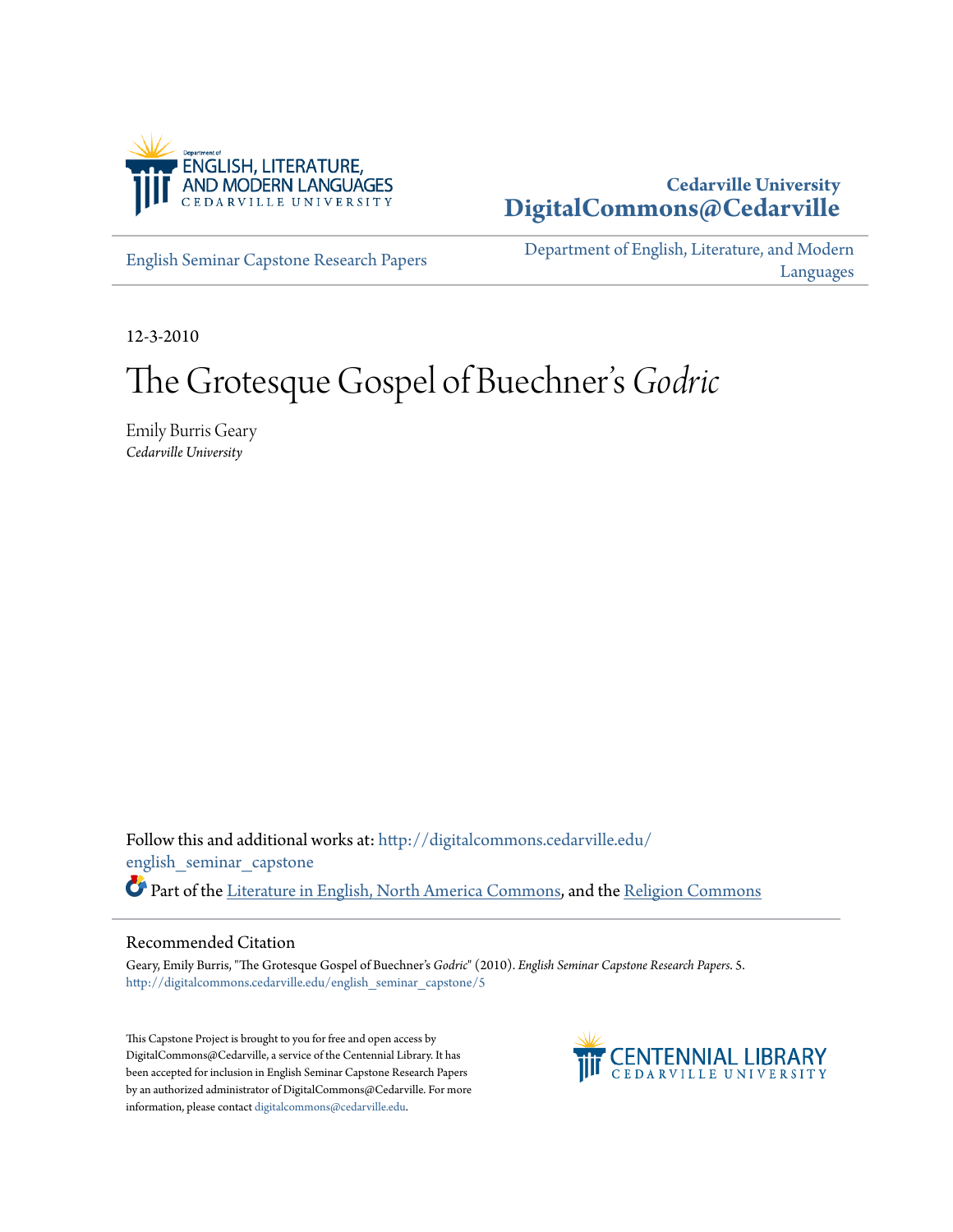Emily Burris Geary

LIT 4220

Donald Deardorff

03 December 2010

The Grotesque Gospel of Buechner's *Godric "But Love has pitched his mansion in The place of excrement; For nothing can be sole or whole That has not been rent."* 

William Butler Yeats "Crazy Jane Talks with the Bishop"

*"I have told you these things, so that in me you may have peace. In this world you will have trouble. But take heart! I have overcome the world."* NIV, John 16:33

A monk, a pirate, and two snakes walk into a bar—it sounds like the beginning of a bad joke, but such are the characters in Frederick Buechner's novel *Godric*. The monk of Buechner's tale is both saint and pirate; he is both a recluse for God, and friend of snakes. Godric is both oppressor of the poor, and their symbol of hope. These contradictions are part of the grotesque mode Buechner plows to plant the Christian salvation story into its appropriate place: the material world.

 The presence of the salvation motif in *Godric* has been acknowledged by scholarship. Dale Brown's alludes to the concept of the grotesque in his assessment of Godric in the *Book of Buechner*. Brown, arguably the most prolific scholar of Buechner, discusses his works in a tone Buechner accepts as "the voice of a friend" (Brown ix). Brown reads *Godric* as a narration of the human condition. He believes *Godric* was a result of Buechner's struggle with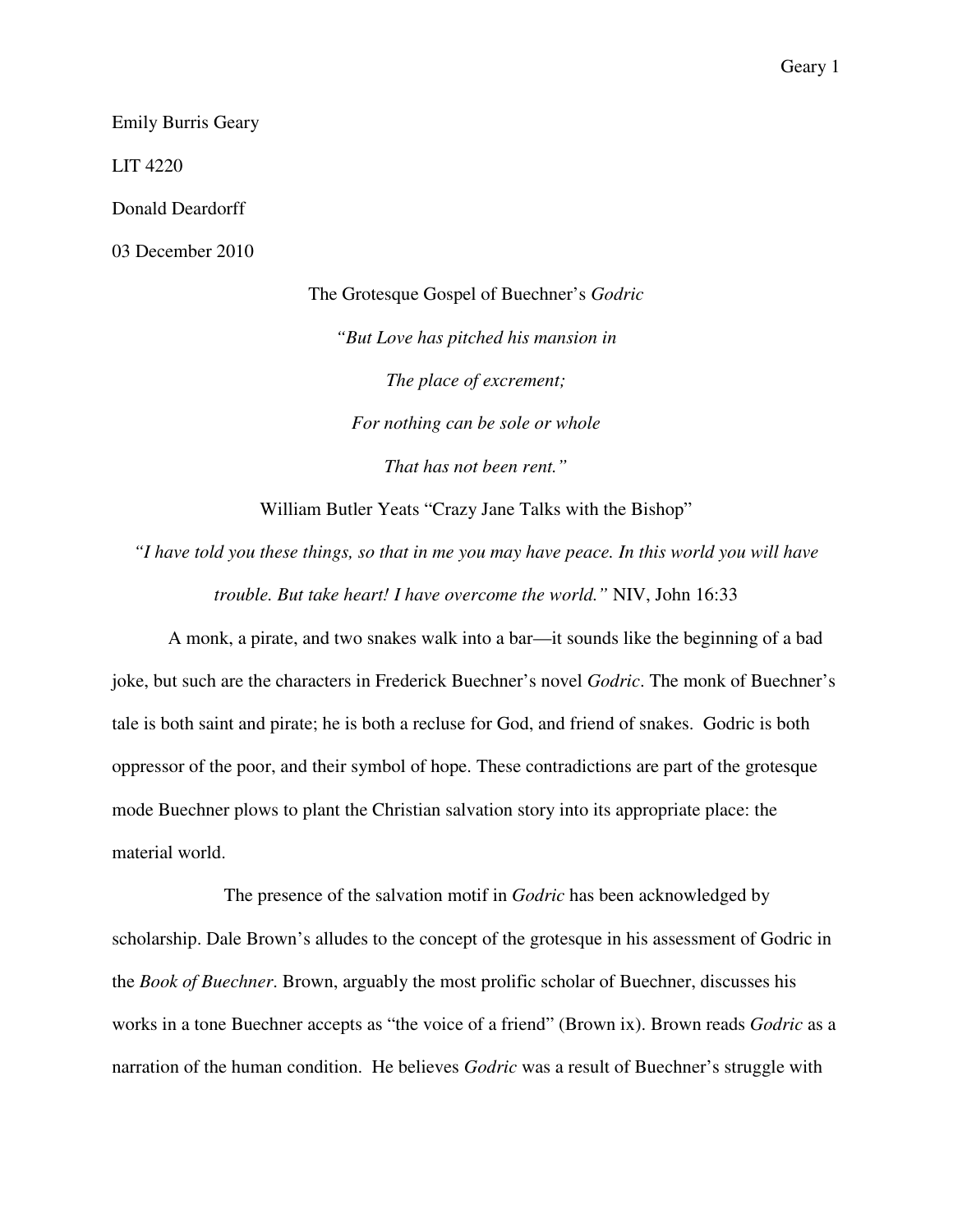his daughter's near fatal anorexia. Brown elaborates that "caught up in his daughter's starvation, Buechner begins to recognize his own hunger" (Brown 227). Buechner is confronted with the neediness of humanity through the physical depravity of the body.

Buechner's familial struggles force him to evaluate his own mortality; Brown writes that Godric was Buechner's form of coping with his situation, and "trying on various ways of growing old and facing death" (Brown 228). Buechner uses his novel to grasp for hope, writing that "from old Godric I learned much about how to bear loss, great pain, and about faith in the face of despair and something like joy in the midst of great sadness and anxiety" (qtd. in Brown 228). Here Brown reveals the tension that drives *Godric*: the deep dark of the world versus faith renewing perseverance. It is the story of humanity—"of good and evil; the ever-wed impulses that define human nature" (Brown 244). *Godric* is the account of the fall of man and the possibility of renewal in Christ. Brown correctly identifies that "the real strength of Godric is the truth it tells about us […] holiness and sinfulness inextricably bound" (Brown 244). This is the tension that the theory of the grotesque body furthers—the story of the struggle of mankind between the dual natures that war within.

Brown writes that Buechner "can furnish those significant religious words—especially such words as *sin* and *forgiveness*, *guilt* and *grace*—with sharper colors and shocking contrast in a narrative that, despite the archaisms, has astonishing relevancy (Brown 234). What Brown fails to identify is the method by which Buechner renews the religious terms: the grotesque mode. Buechner revitalizes the Christian method by using the grotesque to lower and re-imbue the gospel message with hope. Brown was correct in identifying Buechner's message as tinged with sadness at the broken state of man, as initiated by his daughter's struggle with anorexia. Brown notes that even Buechner's "most powerful affirmations are often spoken with a lump of doubt in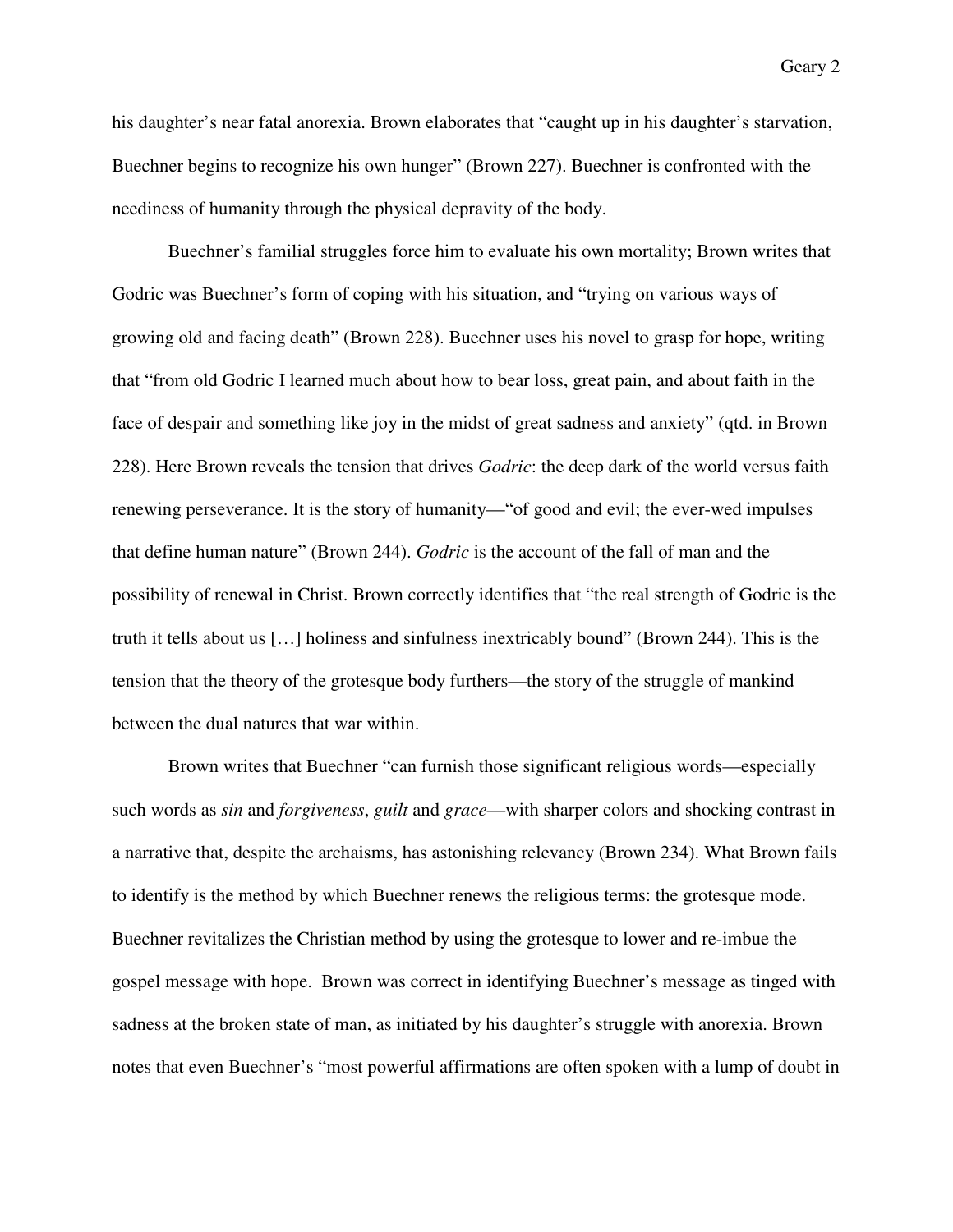the throat. The grace is amazing enough, but the suffering and desolation always have their say" (244). By using the grotesque, specifically Bakhtin's concept of the grotesque body and the cosmic, one can better understand the extent to which the themes Brown correctly identifies (sin and grace, death and renewal, hope and despair) work to serve Buechner's intent.

### Elements of the Grotesque

 The concept of the grotesque extends beyond Bakhtin; however all theories of the grotesque have certain elemental characteristics. While the scholar Harpham admits that the grotesque is the "slipperiest of aesthetic categories" (qtd. in Evans 136), certain common traits emerge in grotesque studies. The term grotesque means "distorted, fantastic, [or] ugly" to most contemporary readers (Schevill 2). While those adjectives do describe the grotesque, there is more to the term. Most academics acknowledge that the grotesque in literature must arouse three emotions: disgust or horror, astonishment, and laughter (Evans 136). Without these three reactions, the work can not be considered grotesque because it does not fulfill function of the grotesque; examining the three reactions to the grotesque will illuminate the overarching function of the grotesque mode.

 The most prominent reaction to the grotesque is disgust or horror. Bakhtin writes that "Exaggeration, hyperbolism, [and] excessiveness are generally considered fundamental attributes of the grotesque style" (303). The exaggeration of body parts, the hyperbolic phallic images, or the excessive debauchery of characters—this is what horrifies and disgusts the reader. Michael Gillum best analyzes this disgust, writing: "Grotesque art is art with bad manners. It challenges our ideals and our notions of proper order with dissonant elements—disgusting, embarrassing, incongruous, or frightening intrusions" (13). The horrifying dissonant elements impose on the one's sense of safety because one is confronted with an element deemed improper or taboo. The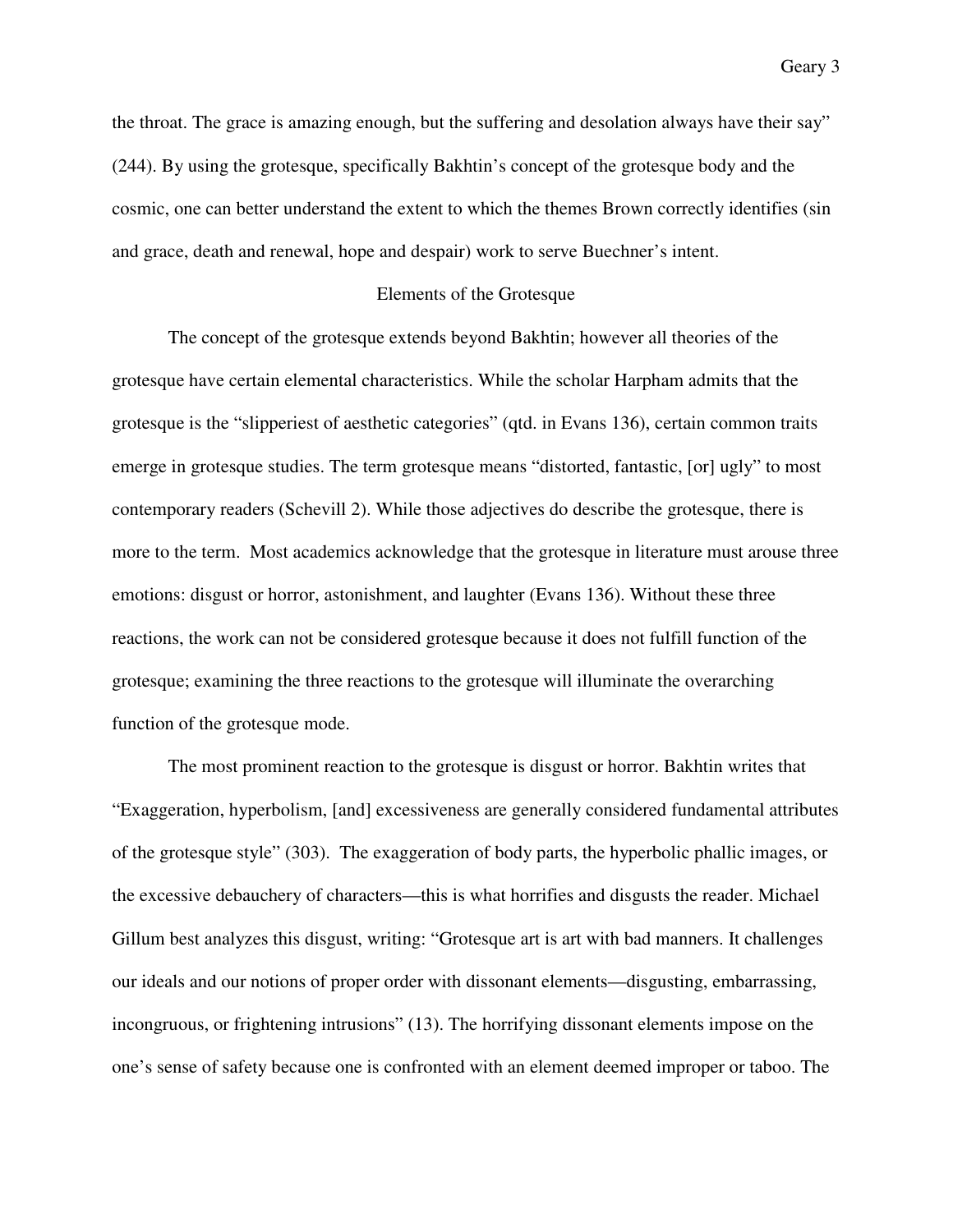reaction of disgust or horror builds the platform through one questions preconceived ideas of the proper, of order.

 Inextricable from the one's reactions of disgust or horror is the feeling of astonishment. The astonishment of the reader comes from the "suddenness, surprise, and estrangement" that the grotesque text employs to shock the reader. One is startled, and tension is created between what one expected and what the grotesque text exhibited. The common and the established are subverted; the grotesque draws attention to the traditional by the very act of subverting it. One's astonishment further forces one to question the set expectations of what is conventional, and why the grotesque text deviated from the conventional.

 The final and most revealing reaction to the grotesque is laughter. As one scholar puts it, "The grotesque is incongruous and incongruous is funny" (Gillum 14). The reader laughs because incongruity is legitimately comedic, but also because the incongruity highlights the disparity between the subverted conventions and the grotesque. The horrifying and astonishing elements of the grotesque create anxiety within the reader, and laughter is a form of coping with the anxiety.

 Therefore, the function of the grotesque mode is to undermine the established traditions with which one is comfortable. J.R Holt, a professor at Centenary College, describes this process best, writing:

The grotesque aesthetic is a "beautiful ugliness" because it breaks down our conventional notions of beauty, harmony, order, and meaning, forcing us to find sense beyond our familiar categories of beauty and knowing. In the process, we come to realize that those familiar categories themselves are artificial, and as such can distort the truth behind appearances. Grotesque art, then, employs distortion to correct distortion. (Holt 189)

Geary 4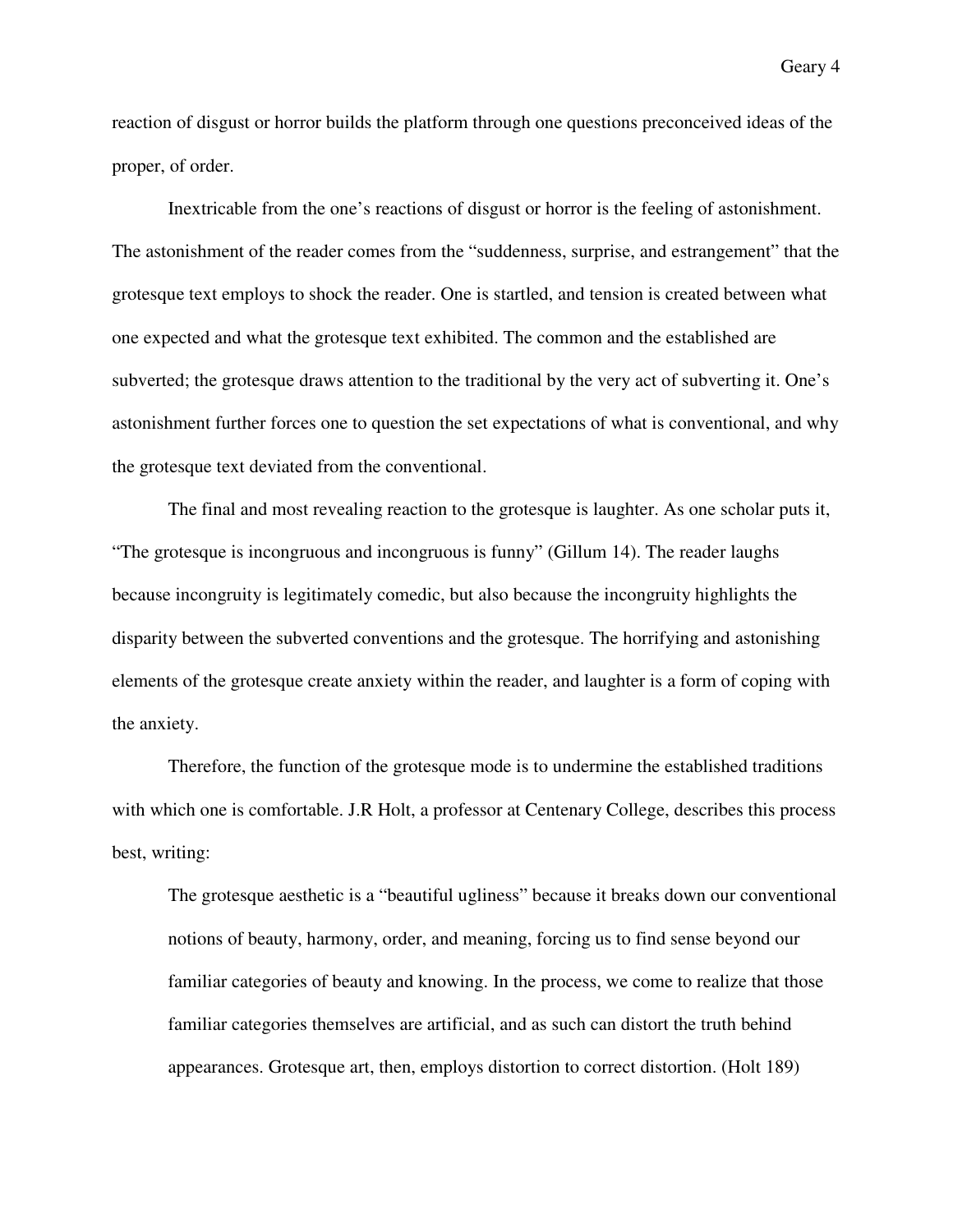The reactions of disgust or horror, astonishment, and laughter work together to first break down the reader's established ideas, then build the reader to realize they are artificial.

## Elements of the Grotesque in *Godric*

 Images of the grotesque body pervade Buechner's novel *Godric*. Buechner employs exaggeration, hyperbolism, and excessiveness to disgust, astonish, and amuse his readers, and lay the groundwork for his critique. One of the most prominent examples of the grotesque in Buechner's novel is the protagonist's body. The first images the reader digests is Godric, who is walking home in the wet cold his "ballocks shriveled to beansize in their sack and old One-eye scarce a barnacle's length clear of [his] belly and crying a-mercy" (Buechner 3). Immediately, one is confronted with the grotesque conception of the body; the body is reduced to its genitals. Not only does the image arouse horror, but also astonishment that a saint would be discussing his genitals with such openness. Godric continues to draw attention to his body, later noting "I've got an old dam's dugs. My privities hang loose as poultry from a hook" (40). The emphasis on the reproductive organs of a man who is supposed to be chaste is a grotesque contradiction that creates tension between what the reader expects and the grotesque image that Buechner depicts. These images are also grotesque because they are comedic. Godric's flippant tone and his degradation of his genitals are amusing in their inappropriateness.

 Buechner's imagery of Godric's nose further reduces the character to the grotesque. Bakhtin notes that the nose is a phallic image, especially when described as the dominant feature on the face, or when it acquires animalistic qualities (316). Godric is characterized as having a "beaknose" which "fleshed out to the great hook it became" (Buechner 14). Buechner associates Godric's nose to an animal, and uses of lusty term "fleshed out" to create a grotesque hyperbolic symbol of a phallus. It is significant that Godric's large nose is his most notable feature; even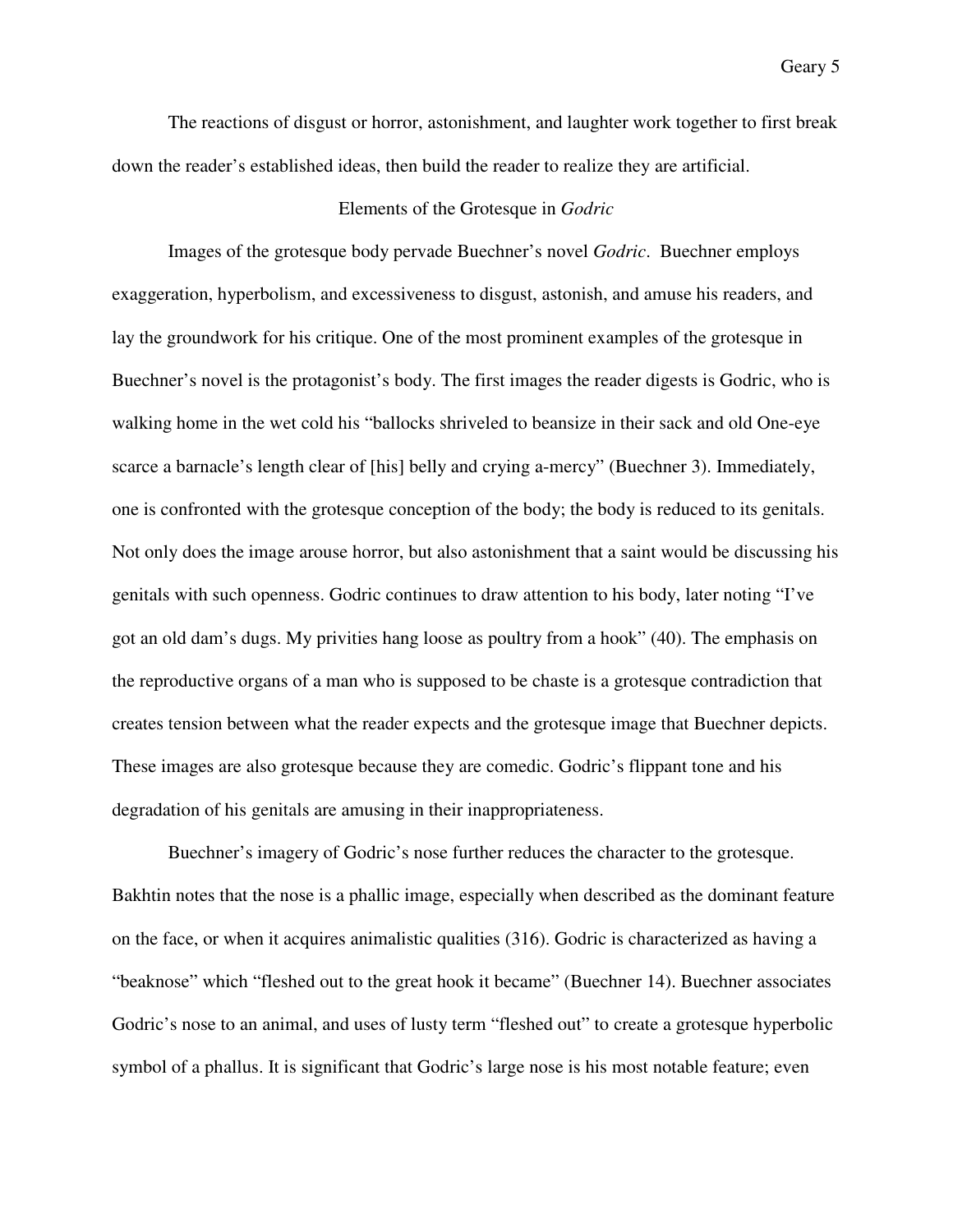when he is separated from his family for several years, his mother is able to recognize him through his "snout" (51). Godric's body is characterized by his genitals, or symbols of them; these images are incongruous with conventional depictions of monks and astonish the reader.

 Even more horrifying than Godric's discussion of his genitals is the hermit's narrative of his life as a pirate. Godric recalls how he and his bandit friend, Roger Mouse, cheated pilgrims of all their money; they raped maids, and stole nearly everything they possessed (Buechner 44). Thieving and raping are not Godric's most disturbing transgressions, however. One of the driving tensions of the novel is Godric's grotesque relationship with his sister, Burcwen. The reader flips the pages in horror, both anticipating and dreading the moment Godric and Burcwen consummate their feelings. Buechner uses incest, one of the most established social taboos, as a grotesque image to break down the one's certainty in the established regulations. Godric mourns that "The worst that Godric ever did, he did for love. Nor was it of an earthy sort that seeks its own but love that gives itself away for the beloved's sake, and thus, when all is said and done, the love that God himself commands" (Buechner 155). Godric's grotesque love evokes sympathy therefore furthering one's willingness to question the established conventions.

The excessiveness of Godric's debauchery is horrifying, especially since the reader has been introduced to him as a saint through the character of Reginald, a monk who is writing Saint Godric's biography. The grotesqueness of Godric's debauchery is highlighted by the conflicting voice of Reginald, who interrupts Godric's own narrative with his interpretive narrative of Godric's life. Godric resents this, and after telling schoolboys his own edited version of his life story, he muses "How seemly is a life when told to children thus, with all the grief and ugliness snipped out. I suppose it's how monk Reginald will tell of mine" (Buechner 132). Reginald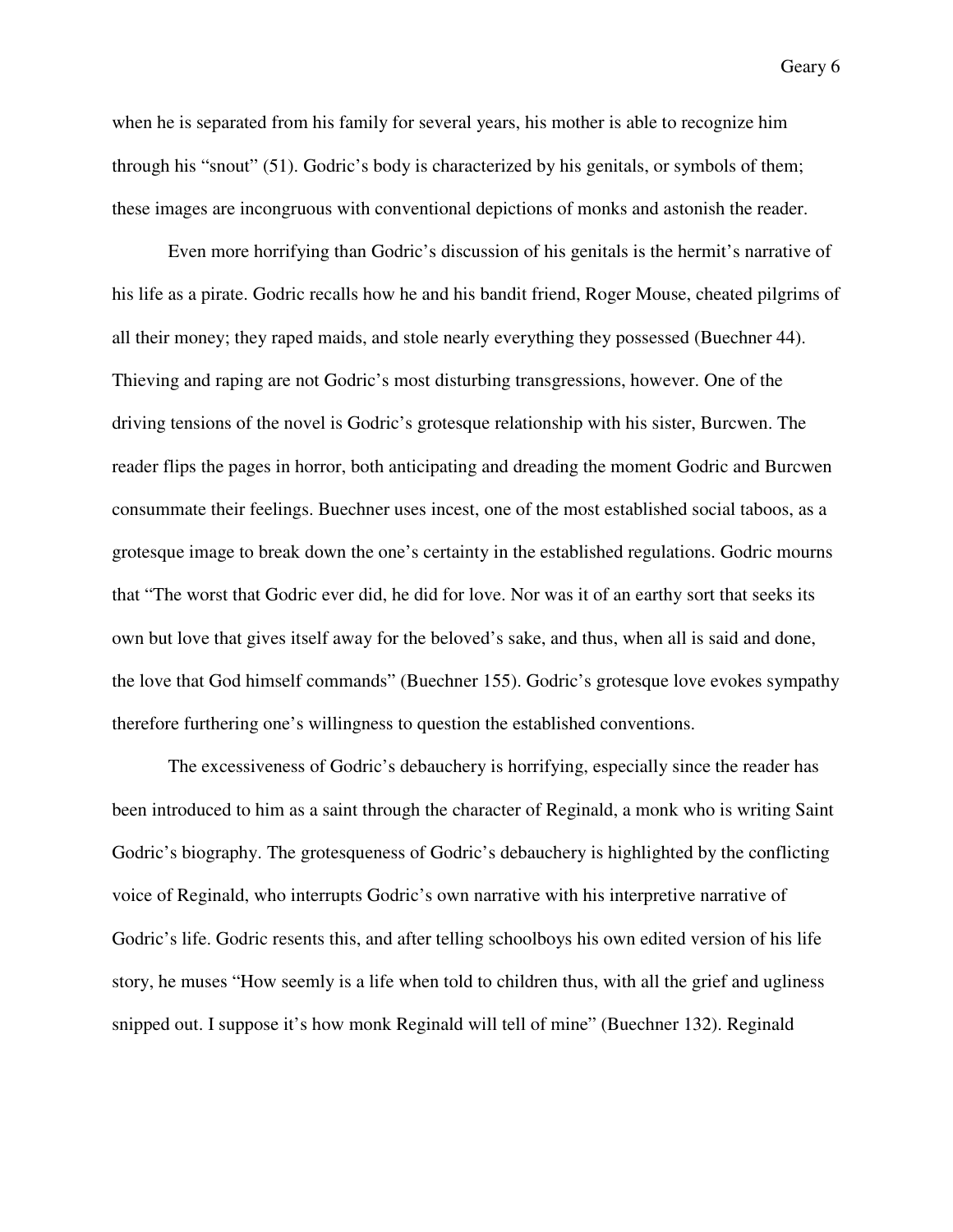wants to cut the grotesque out of Godric's life the same way the astonished and horrified reader wants to ignore, or simply laugh at, the incongruous details of the monk's life.

 The human desire to edit the grotesque out of life is exactly what Buechner is using the grotesque mode to critique. This critique surfaces in two key scenes: Godric's discussion with Hedwic, and the Christmas mass at Durham.

 Godric meets Hedwic when serving her husband, the nobleman Falkes de Granville. Hedwic is mistreated by her husband, who uses her only as a means to beget heirs even though she has not yet reached puberty. Hedwic causes Godric to reexamine his life one night when she points to the floor, which has been freshly strewn with sweet-smelling herbs and rushes. She tells Godric "What's underneath is turds of dogs and grease and spit and bits of bone" (Buechner 85). Images of excrements are inherently grotesque as they disgust the reader and link the body to the material world. Hedwic confides to Godric that the grotesque image of the freshened floor reminds her of her own life because "The part you see if fair and fresh. The part you do not see is foul" (85). Hedwic's life is grotesque because her husband has degraded her identity to only genital and reproductive organs. She tells Godric how her husband "decked her out in silk and precious stones yet treated her like dung" (85). She reminds Godric of the grotesqueness of his own life, and the futility of trying to bury it.

 This theme surfaces again later in Godric's narrative, and this time he is the one seeing the truth: the foul beneath the fair. At the Bishop's beckoning, Godric leaves his hermit-home by the River Wear for the first time in twenty years to attend Christmas Mass at Durham. As Reginald the monk and Perkins, Godric's friend and helper, clean Godric to prepare him for the Christmas Mass, one is reminded of Hedwic's metaphor of the freshened floor. Just as the floor was strewn with herbs, Godric is sprinkled with rosewater. They pull mouse droppings out of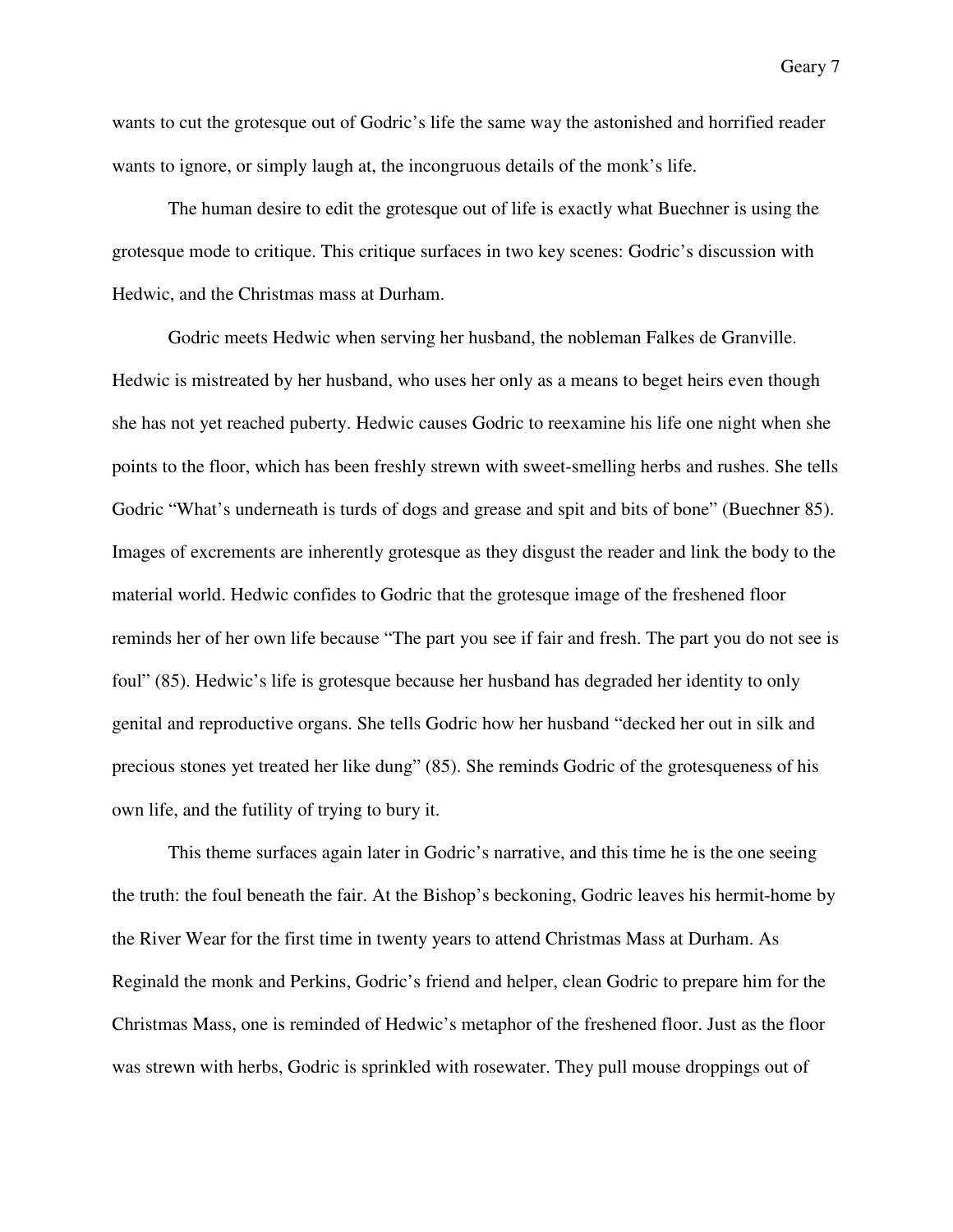Godric's hair, and put fresh clothes on him (Buechner 121). Godric's true state is disguised; the foul has been covered by the fresh. When he enters Durham, however, he is confronted again by true grotesque need of things. The people gather for Godric to bless him, and he narrates "Dogs bark. A child makes water in the street. Women lean from windows waving flags. (Buechner 122). Godric is alarmed by the human need that confronts him when he returns to civilization. The city of Durham is a grotesque picture—the animal noises and urination bring the city to the lower stratum.

 In response to the grotesque scene, Godric prays "Dear Father, see how these thy children hunger here. They starve for want of what they cannot name. Their poor lost souls are famished" (Buechner 122). The raw grotesqueness of the human needy state is ignored by the Church, whose Christmas Mass ceremony goes on unsullied. Godric notes, listening to the Latin chants, "even as their monkish voices dip and soar like doves, I see with my heart's eye the steaming dung of beasts, their cloudy breath, the clodish shepherds at the door. I see the holy mother gazing down, and there among them, in the straw, the freshborn king" (Buechner 124). Godric has the ability to see glimpses of the past and future, and his vision of the Savior's birth reveals truth not in the elevated voices of the monks, but the grotesque image of animal's defecating and Christ in earthy straw.

It is significant that Godric highlights the Durham monks singing in Latin—as the official language of the church, it was high and elevated in contrast to the Anglo-Saxon dialect Buechner gives Godric. Godric is purposeful in his use of the common tongue. Even after he is taught Latin, he prays in the common language. Godric notes "I learned the *Pater Noster* too, but kneeling by my cot at night, I always prayed it in our own rude tongue. *Father in Heaven, holy one, cone be our king that we may do thy will below as they above*" (Buechner 133). Buechner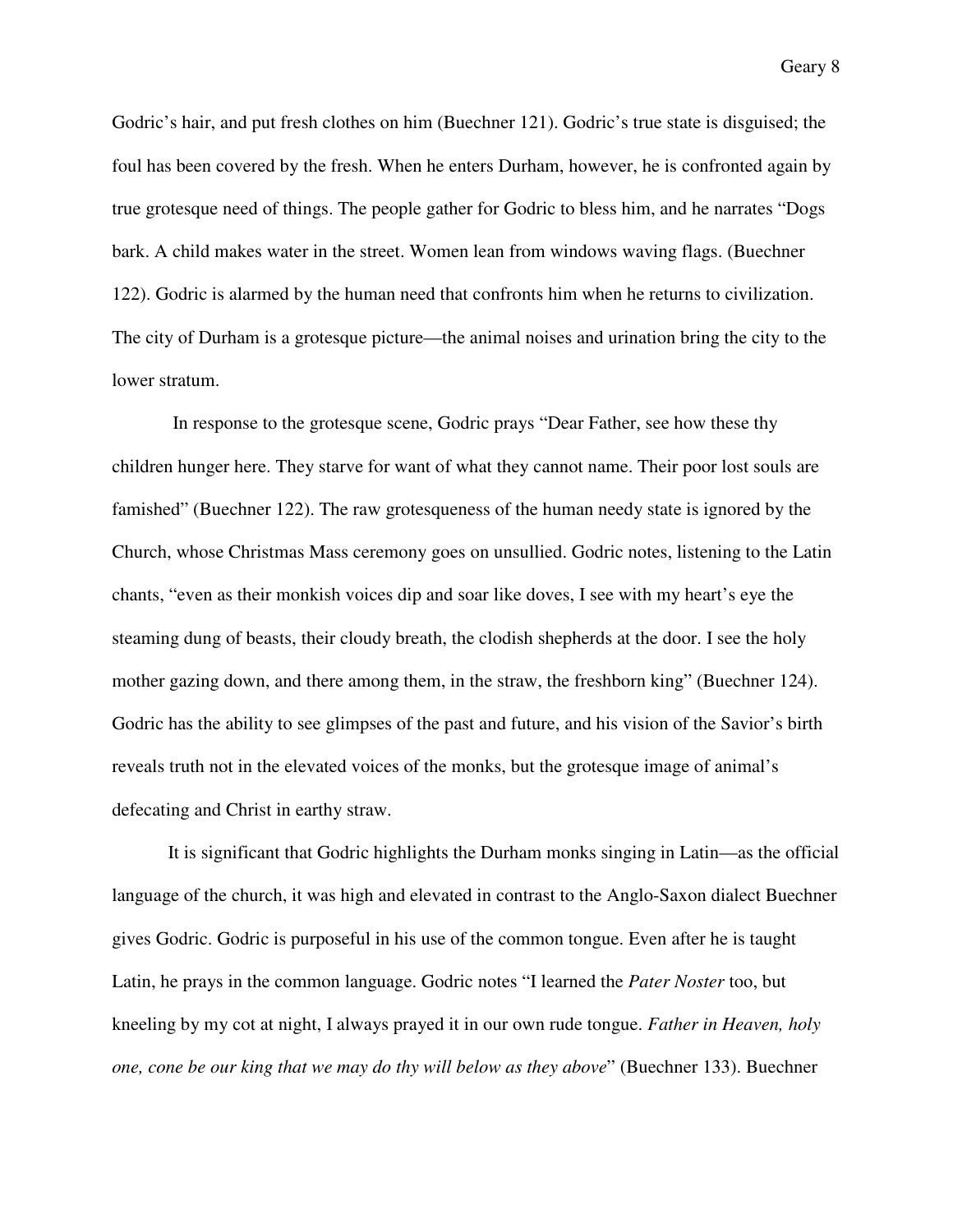furthers his critique of the church ignoring the true grotesque state of humanity by narrating his novel in *skaz*, a dialect used to portray a certain character. The Anglo-Saxon dialect throughout the novel purposefully distinguishes Saint Godric from the church.

Buechner critiques the church's standards of beauty through Godric's experience at the Christmas Mass. As everyone celebrates the birth of the Christ-child, Godric mediates how easy it is to love a fair babe, "But babes grow into men at last. That's where it turns a bitter brew. 'He hath no form or comeliness,' Isaiah says. 'No beauty that we should desire him. A man of sorrows we despise.'" (Buechner 125). Godric notes that it is easy to revel in the hope of the baby Savior, but hard in this grotesque world to follow the grown Christ's mandate to follow him. Godric cries "But there's more here than can be borne. The gorgeous robes of priests. The altar all aflame. The clouds of incense rich and sharp. And in the midst Old Godric, keeping Christmas, blubbers like a child" (Buechner 125). The monks and the cathedral are cleaned and freshened like Godric and Hedwic's floor, yet around them Durham reeks with human need that is not being met. The fair ceremony ignores the foul outside, but Godric can not forget. Immediately when he leaves the Mass he is attacked and beaten by robbers. It is a grotesque scene. Godric reports "My cup and bowl lie broken on the floor. Before they left, they pissed the fire out. They've slit my heifer's throat for spite" (Buechner 127). Godric is immediately struck with grotesque again, and it reminds him that "So Christmas comes and Christmas goes, and the world the hold child is born to rests, as ever, full of dark so deep that all the Norman bishops in the land with all their candles aren't enough to drive it back an inch" (127). He has returned from the elevated ceremony to the grotesque reality of the world.

Godric resents Reginald's editing and his unwillingness to see anything but the fair. Godric grumbles "I scoop out the jakes of my remembrance, and he censes it all with his clerkish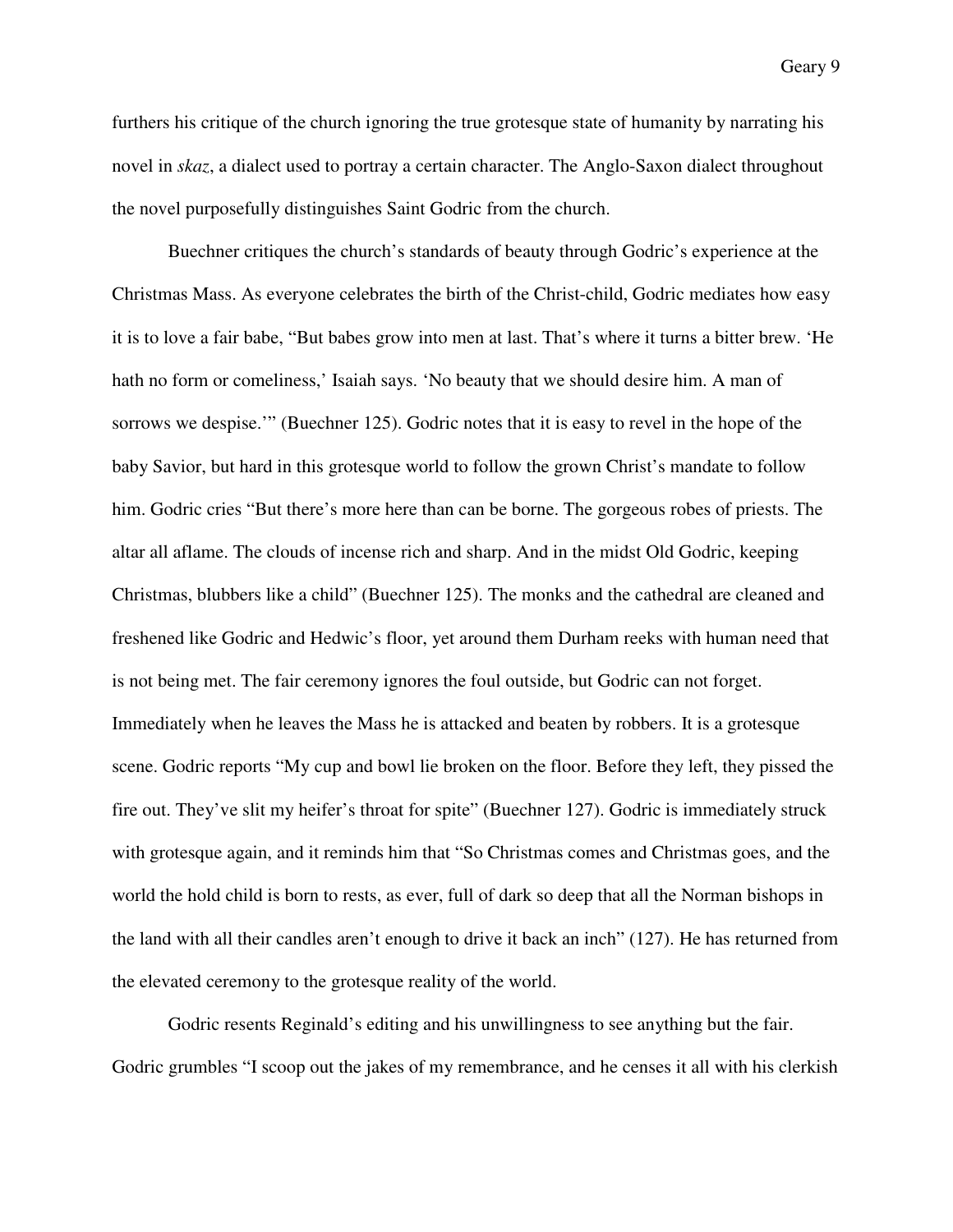screed till it reeks of mass" (Buechner 6). Godric's anger over the monk's editing is displayed through Godric's grotesque application of the word "mass." Official ceremonies are ineffective to Godric—he notes that Reginald's hands "as pale and soft as cheese" (19). They have not worked in the grotesque world. Buechner is critiquing the ineffectiveness of the when they ignore the grotesque. Godric grumbles that "But all is light for Reginald. What do they know of dark and death, he and his brother Durham monks?" (19). Godric's calls the Durham church "The Loft" for "mighty high and lofty are their ways" (19). According to Godric, the Durham monks miss the heart of the story by ignoring the death. This is the essence of Buechner's critique: one can not be Found unless are Lost; one can not be renewed until they have tasted death.

## Death and Renewal in Bakhtin's Grotesque Body

Bakhtin is particularly concerned with the significance of the grotesque body, and he is justified. Scholars agree that "of the dissonant elements that characterize the grotesque, one of the most prominent is the grossness of the human body" (Gillum 14). For Bakhtin, the grotesque body intrinsically depicts the universal chronicle of death and rebirth; a narrative which is ultimately positive. Bakhtin believes that those who interpret the grotesque body as satire oversimplify the significance of the grotesque body. Bakhtin uses his Rabelais' works to show how satire alone does not account for the complex and dual-nature of the grotesque. Bakhtin criticizes Schneegans for reading the grotesque text too much from the "narrow artistic and ideological norms of his time" which prevented him from finding the "right path to the grotesque" (Bakhtin 308). The grotesque does not function solely as a negative critique, but ultimately as a symbol of hope and renewal—a symbol which parallels Godric's mantra of "All's Lost, All's Found."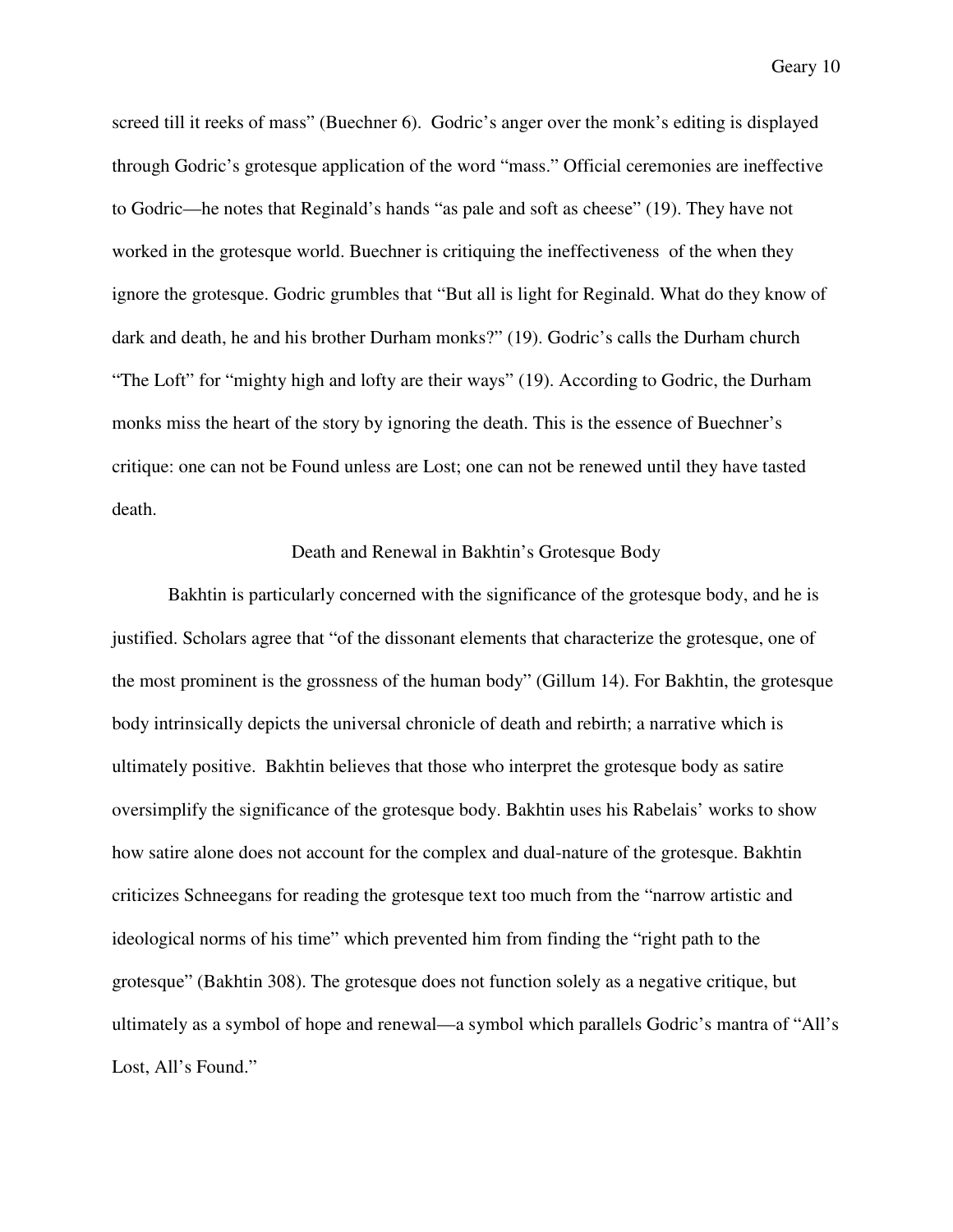The grotesque is often seen as negative because it lowers venerated ideologies. Bakhtin writes "The essential principle of grotesque realism is degradation, that is, the lowering of all that is high, spiritual, ideal, abstract; it is a transfer to the material level, to the sphere of earth and body in indissoluble unity" (Bakhtin 19-20). By lowering the high, the spiritual, the ideal, and the abstract, the grotesque does not simply satirize or corrupt, but rather imbues them with a new and positive significance. Bakhtin writes that "To degrade an object does not imply merely hurling it into the void of nonexistence, into absolute destruction, but to hurl it down to the reproductive lower stratum, the zone in which conception and a new birth take place" (Bakhtin 21). When the venerated ideologies are lowered to the material level, they are renewed. In essence, this is what is happening in *Godric*. Spiritual ideas are humanized and renewed.

Because the grotesque body symbolizes both death and renewal, it is what Bakhtin calls an "ambivalent" image. In the image of the grotesque body, seemingly opposing ideas manifest— creating a contradicting image. Bakhtin believes this trait is necessary, writing that the grotesque image must contain "both poles of transformation, the old and the new, the dying and the procreating, the beginning and the end of the metamorphosis" (Bakhtin 24). Therefore, the purpose of the grotesque is to illustrate what Bakhtin calls the "double-faced fullness of life" (62). Death and degradation are necessary steps to renewal and rebirth; to ignore either the negative or the positive elements of the grotesque image would bisect the significance of the image.

The ambivalence of the grotesque body makes it what Bakhtin calls "a body in the act of becoming" (317). Within the grotesque body, the conflict of death and renewal pushes and pulls the body so that it is "never finished, never completed: it is continually built, created, and builds and creates another body. Moreover, the body swallows the world and is itself swallowed by the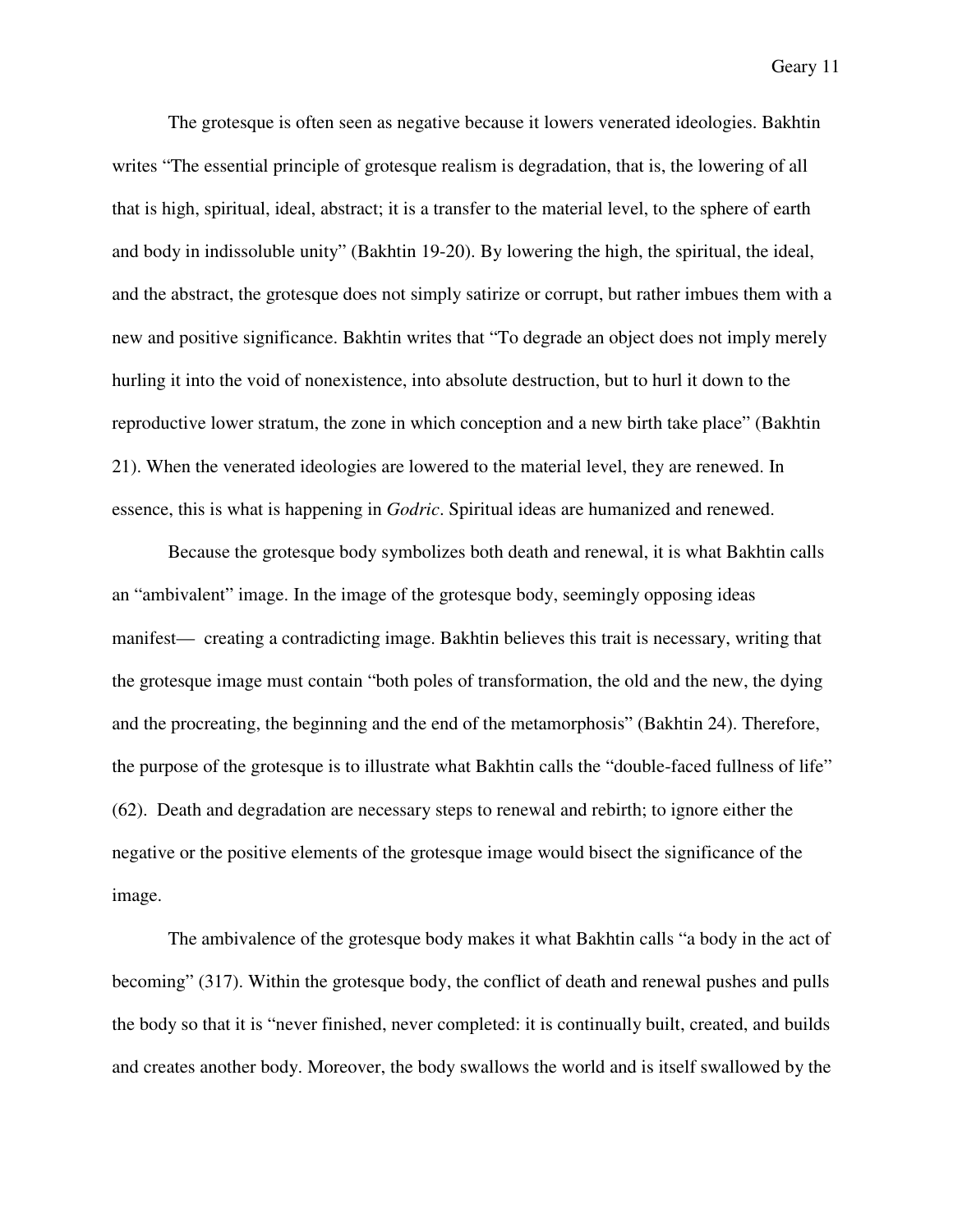world" (317). The duality of the grotesque body shows the earthy conflict that wrestles the body from birth to death to rebirth.

### Death and Renewal in *Godric*

 It is arguable that Buechner uses Bakhtin's concept of death and renewal in the grotesque body to further his critique of Christianity that is separated from the earthly realm by revealing the necessity of death. Buechner depicts the salvation story in a grotesque way—it is lowered to restore hope. The salvation story, when degraded to the material stratum, finds renewed significance.

 Bakhtin's theory of death and renewal in the grotesque body threads throughout *Godric*. One of the most poignant scenes in the novel is when Perkin helps Godric hew out his coffin. It is a scene of significance to Buechner, as he often chooses this passage to read when he does readings (Brown 243). The act of carving out one's own grave is in essence a grotesque act. It forces humans to face the death in their bodies, and Godric's realizes he has "just an inch or two to creep" until he expires (Buechner 97). Buechner weaves a picture of what Bakhtin terms "pregnant death" (Bakhtin 322). Perkin pollinates Godric's grotesque performance of whittling out his deathbed because he represents renewal. Godric endears Perkin as his offspring, saying that although his relations with women never beget children, Perkin was the son he never had (Buechner 97). Death will not end all; Godric notes that Perkin is "the years I'll never see, and thus my son" (97). Godric and Perkin both are able to face death singing and laughing as they work because they lower supernatural death to the material world through their grotesque hacking at the earth, at the stone which will encase Godric in death. The death is charged with renewal, which culminates in the scene where Perkin and Godric jump into the tomb together. While they lie in the tomb Godric watches the sky and thinks "my tomb will seem less lonely far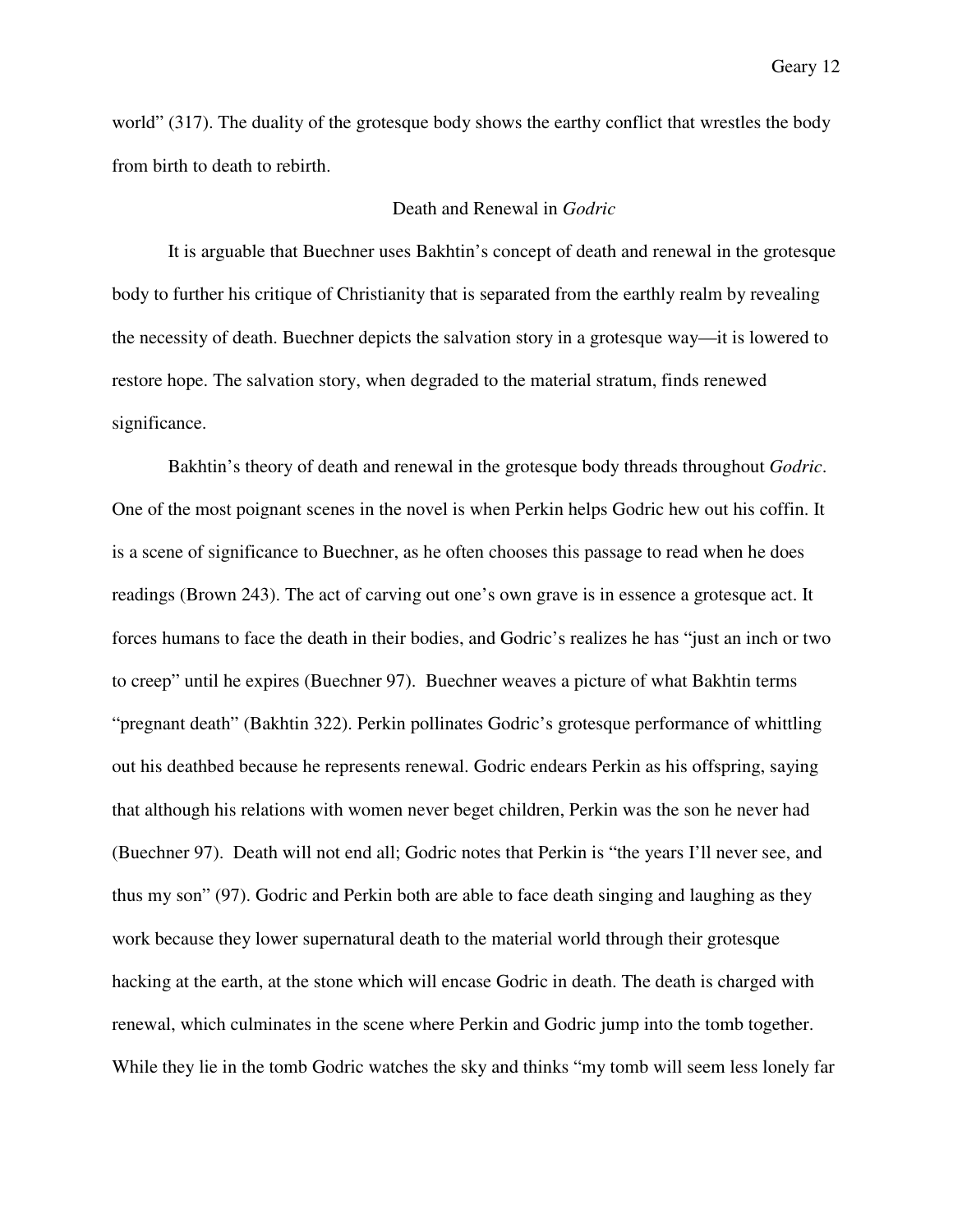for knowing that my boy once lay there too" (98). Buechner is depicting how the grotesque body holds the potential to help one cope with death. The grotesque body lowers the abstract and allows one to confront it; because the grotesque body is ultimately a story of death and renewal, one achieves hope in living.

 This hope is the driving theme in Buechner's grotesque novel. Consider the character of Elric. Like Godric, Elric is a hermit. Elric punishes his body to honor Christ; he is a grotesque character in his struggle with the duality of his body. The hermit even lives in a "rock-hewn cave" (Buechner 112), the very word grotesque originates from "grotto, a cave, underground and phantom-infested" (Bloom xv). Elric's grotesque home is just that—buried into the earth and haunted by spirits, or fiends. It is these very fiends that distinguish Elric from the protagonist. Godric sees visions of the Virgin Mary, John the Baptist, and even Christ. In contrast, Elric is constantly mocked by in wake and sleep by demons. Buechner is showing the effects of missing the rebirth in the grotesque. Elric sees only death, as symbolized by his fiends, and as a result he is not ready to face death as Godric does: singing with Perkin. Elric trembles on his deathbed, saying "I fear in Paradise I'll even miss the fiends" (Buechner 119-120). Elric's inability to grasp the renewal in the duality of the grotesque body leads him to cling to the death, the fiends, at his end—because even fiends are better than nothingness.

 Buechner tempers the idea of the grotesque body offering both death and renewal through the character of Richard Flambard. For Buechner, the grotesque body is not itself the source of death and renewal, but merely the slate on which these abstract ideas are etched. Flambard represents Buechner's conviction in the futility of looking to the grotesque body as salvation rather than the microcosmic representation true redemption. Flambard's philosophy is that God no longer rules in heaven high, but the grotesque lower stratum. He claims God "rules within the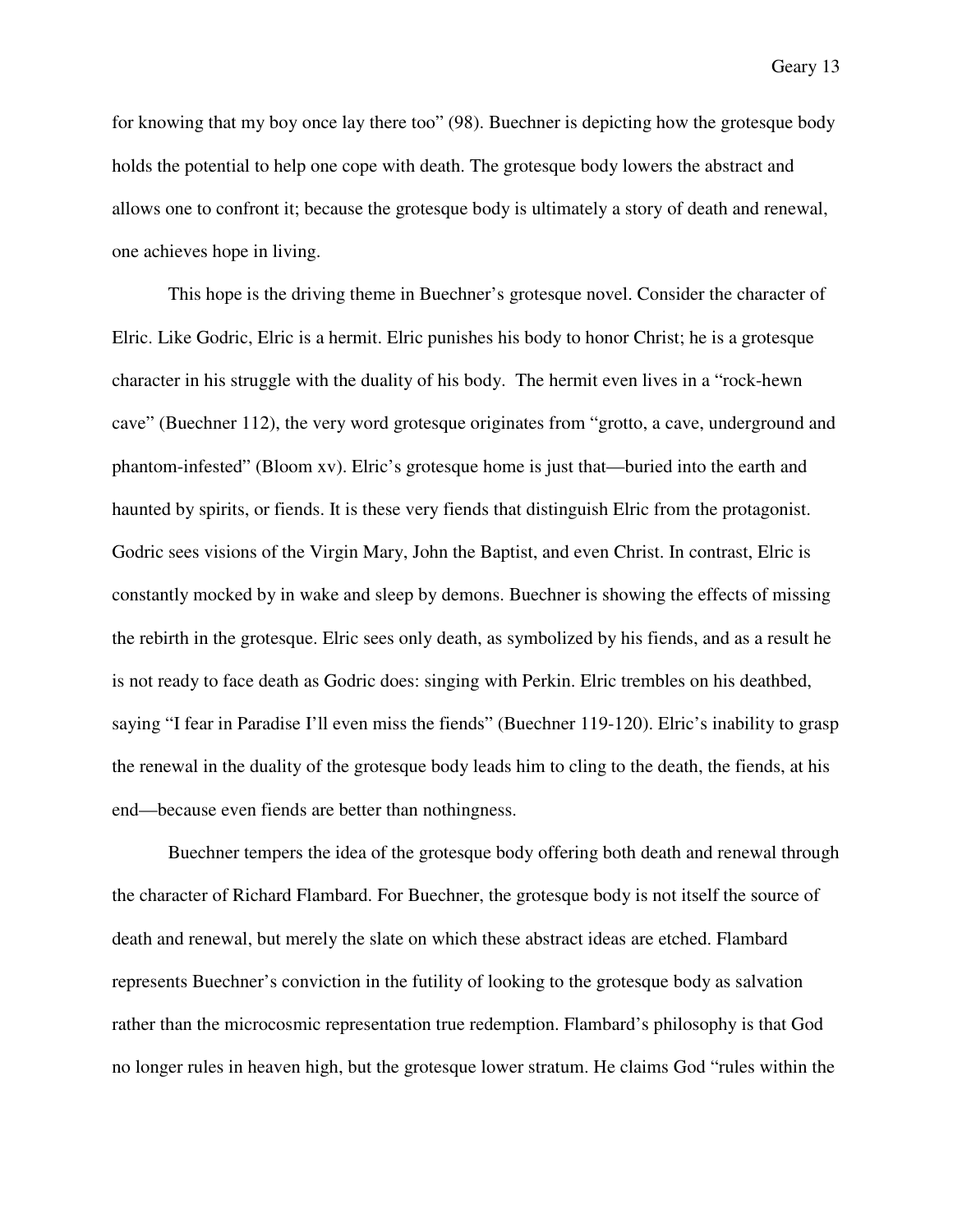privy parts and wits of men. With privities we make us others like ourselves as God made Adam once. With wit we'll make a new and wondrous world as God made this one long ago that now grows old and stinks" (Buechner 136). Flambard's strategy of the grotesque proves unfulfilling. On his deathbed, Flambard turns to the high, the abstract, and prays to "a God he must have hoped by then ruled elsewhere than the carcasses of mortal men" (Buechner 137). The duality of the grotesque body is useful, Buechner believes, as the salvation story incarnated in the material world—not as the world renewing itself.

 Another example of Buechner degrading the Christian salvation message is through Godric's dream of Gillian. In Godric's dream, he is a bear. Godric's animal transformation has grotesque character; he is degraded to the beastly lower. In his dream, Godric watches the bear greedily feast on fruit from a tree, then excrete "all that sweetness out it's hinder parts" (Buechner 66). Bakhtin theorizes that defecation and all the "acts of bodily drama" are essential to the dual nature of the grotesque body because "In all these events the beginning and end of life are closely linked and interwoven" (317).Godric is confronted with his grotesque state through his dream in which he is degraded as a bear, and defecating; he is linked to the world through the act. Gillian warns Godric to be wary of his bond to the earth "lest all be lost" (Buechner 69).When Godric drinks from a pond later, Gillian appears to him saying "such drink will leave you thirsting yet" (71). In this passage, Buechner again highlights the Christian doctrine of deliverance by using the grotesque body as a motif for death and renewal. Like Flambard, Gillian tempers the element of the grotesque body that pervades Buechner's work by voicing a need for renewal outside of the material world. At the same time, the images of waste and need in the grotesque body are necessary to depict the death that is part of the duality Buechner's "All's Lost, Alls Found" salvation metaphor. Buechner degrades the Christian message to renew it; it is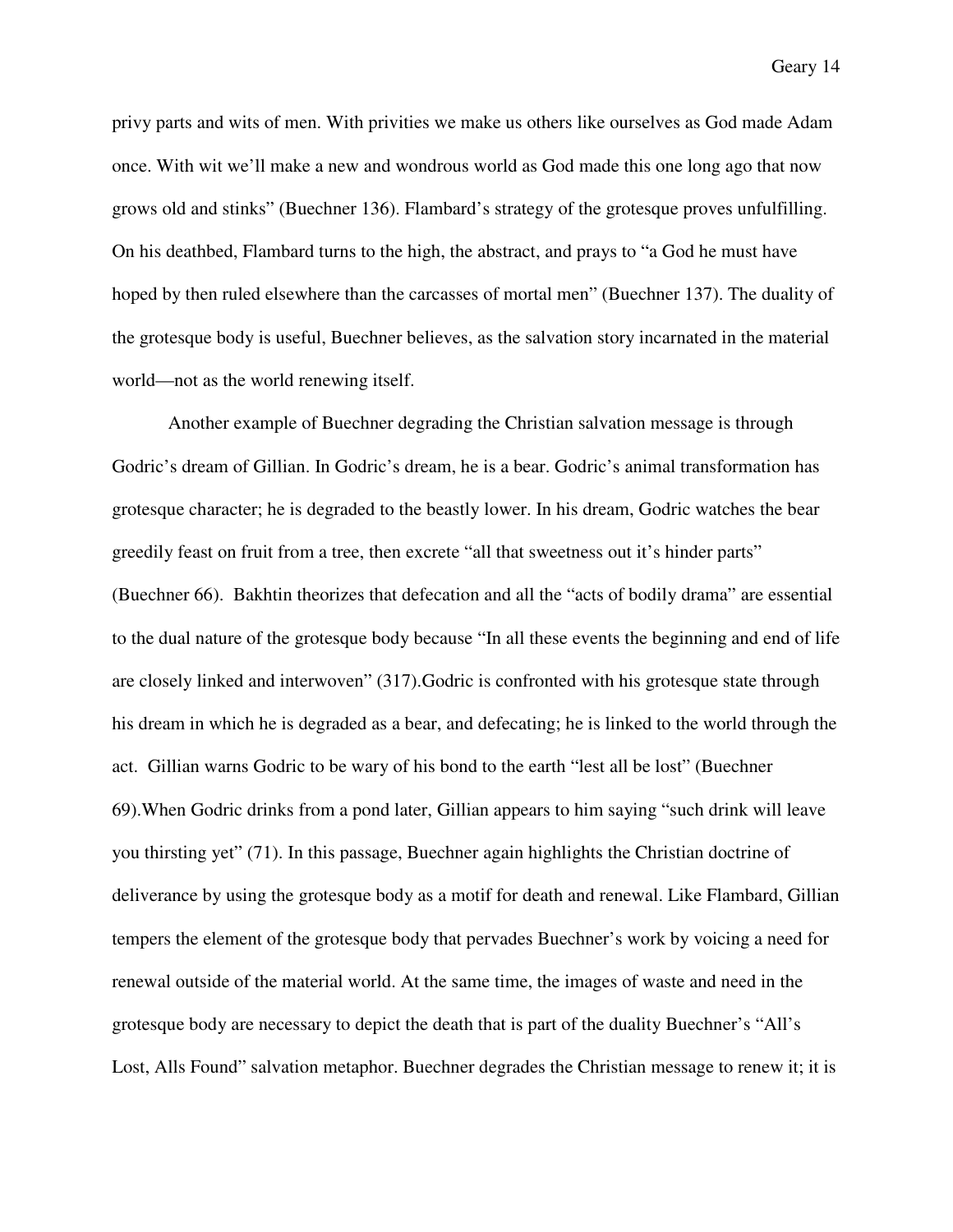brought down to the reproductive lower stratum to be renewed. The culminating example of this is when Godric visits Jerusalem.

 Buechner chooses to the city in which Christ died as the birthplace for Godric's renewal. Buechner points out the inherent grotesqueness of the Gospel; Christ is lowered to human form and slaughtered. Godric is fascinated by the landscape where there are "traces of thy blood and fingerprints upon the stone" (Buechner 101). The concept of the grotesque body applies literally to Christ's sacrifice; he was lowered from his high state to a material body. He bled human blood on the earth. He experienced death and interacted with the material world. Godric goes to the spot where Christ was nailed to the cross, and cries "they nailed thee to a tree, thy tender flesh so rent and torn it was more full of wounds than ever was a dovehouse full of holes" (Buechner 103). The image Buechner creates of Christ ties him to the grotesque lower reproductive sphere; he is literally nailed to the world. Bakhtin notes that orifices are the main images of the grotesque body because that is how the body is linked to the earth. During the Crucifixion, more holes are put in his body, connecting him more to the world he bleeds on and for.

 Christ choosing to degrade himself by becoming human and experiencing death shows the necessity of the grotesque concept of the body as Bakhtin describes it. The Christian motif of salvation truly is that of death and renewal. There has to be death for there to be renewal; Christ had to become the grotesque human body. He had to die, but his death offered renewal that covered the death in the grotesque duality of all people. Even the renewal Christ offers is grotesque because it required his own death.

Buechner continues the grotesque cycle of death and renewal through Godric's baptism. Godric hears the voice of God speak to him while he is baptized, a voice that has called to him his entire life, saying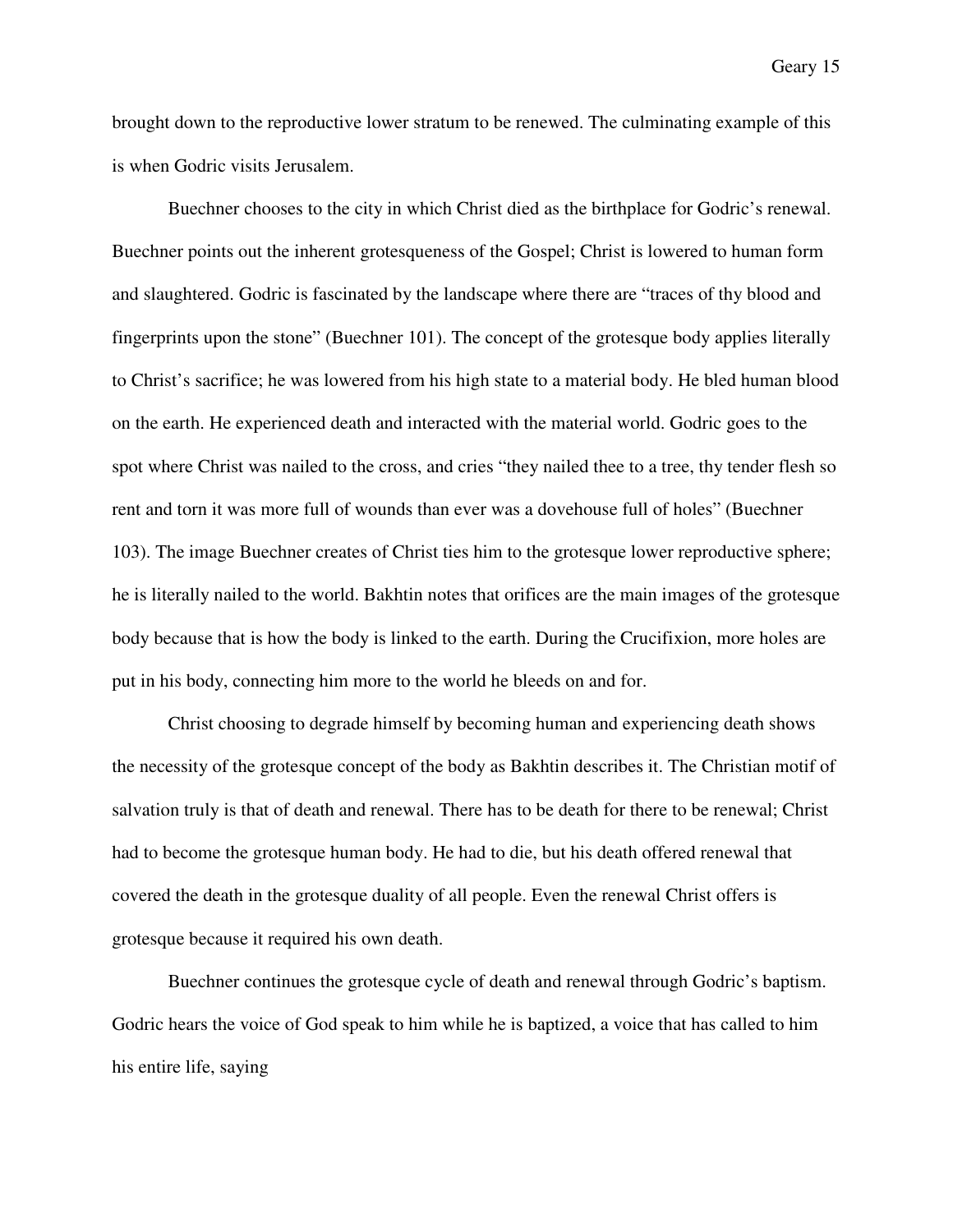"Take, eat me, Godric, to thy soul's delight. Hold fast to him who gave his life for thee and thine" (Buechner 104). Christ offers the death of his flesh as the food for renewal for all. The salvation story is therefore a "two-bodied image" in which death and life are both necessary (Bakhtin 322).

 The renewal that Godric finds through Christ's death makes the saint's own body ambivalent. One can see this even in the two names the saint gives himself: Deric, for when he is a pirate, and Godric, for when he strives to please God. Godric wrestles his whole life with his dual body that is ever becoming, as Bakhtin would term it. The theorist says that the ambivalent body is a positive because the grotesque body is dual-natured. In bodies that are not grotesque:

Death is only death, it never coincides with birth: old age is away from youth; blows merely hurt, without assisting an act of birth. All actions and events are interpreted on the level of a single, individual life. There are enclosed within the limits of the same body, limits that are the absolute beginning and end and can never meet. (Bakhtin 322).

In *Godric*, Buechner subverts traditional chronological patterns to work against the private body and further Godric's ambivalence. The reader is introduced to Godric in the first chapter as an elderly saint who has tasted renewal, but is quickly thrown into memories of Godric reveling in grotesque death. Nor does Godric build his way progressively away from grotesque death to grotesque renewal; instead, Godric struggles with his dual body which is ever "the inexhaustible vessel of death and conception" (Bakhtin 318). Godric narrates his life by alternating between tales of losing himself in death and finding himself in renewal. He notes that "As a man dies many times before he's dead, so does he wend from birth to birth until, by grace, he comes alive at last" (Buechner 99). One does not work from death to renewal, but rather is stretched between the duality of their body. When Godric says that one comes alive at last, he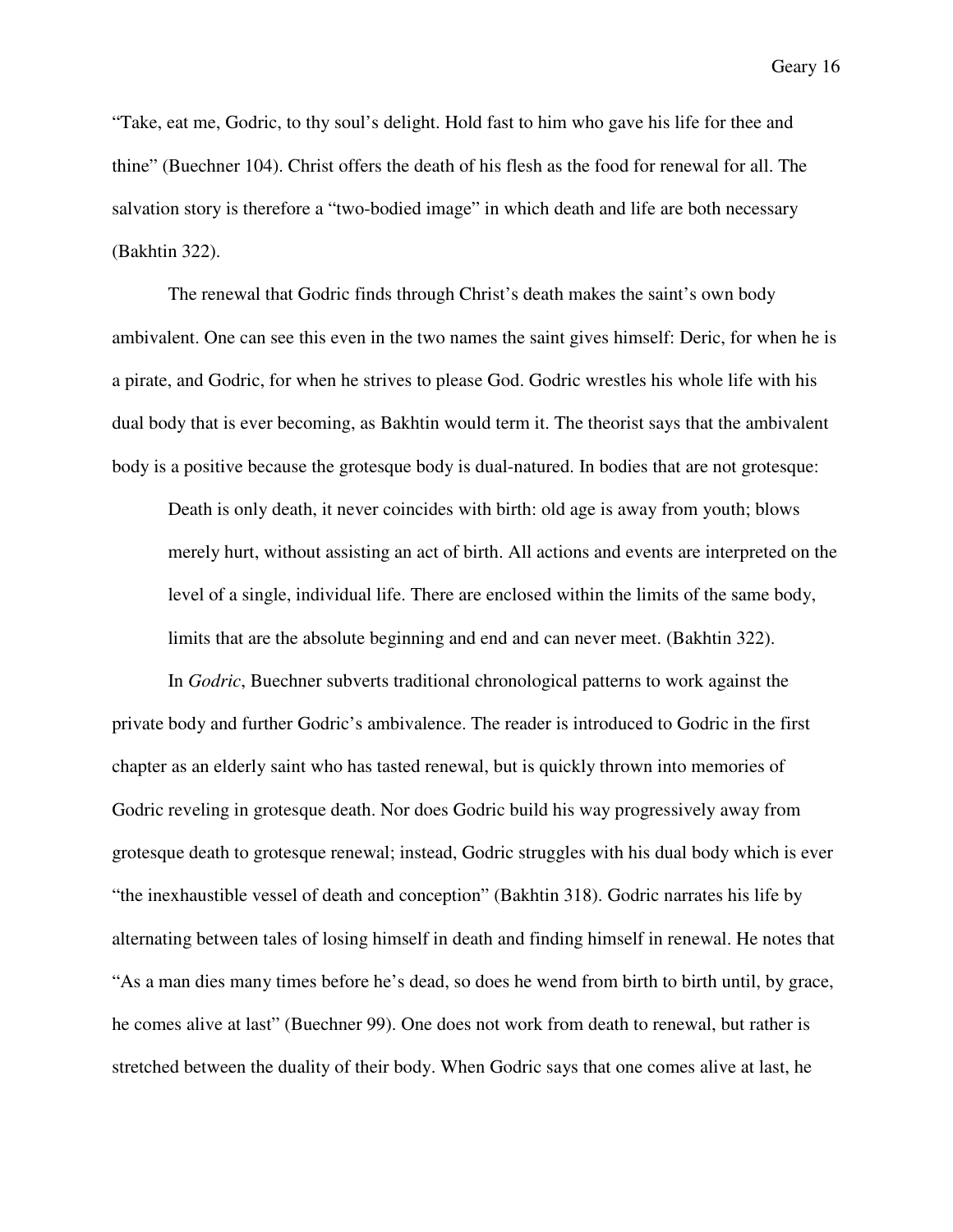refers to the ultimate renewal that is brought about by ultimate death. To be renewed everlasting, one must be severed from her grotesque body through Christ. Buechner shows how the hope is not found in the grotesque body through Godric's vision of Christ. Godric has just sinned, and as he is reveling in the aftermath he sees the face of Christ calling his name. Godric realizes "When I deserved it least, God gave me most. I think it was the Savior's face I saw" (Buechner 144). It is a grotesque scene—the earthy sin of Godric contrasted with the life-giving breath of God.

Buechner uses the duality of the grotesque body to demonstrate how one can contain hope and despair at the same time; as a microcosm of salvation, the grotesque body offers a glimpse of one's ultimate death and renewal that is degraded so that we can face our fears of our innate death and find hope. Bakhtin shows how the cosmic connotation of the grotesque body works to degrade and therefore overcome human fears of the infinite.

#### Cosmic Connotations in Bakhtin's Grotesque Body:

 The grotesque body is important to Bakhtin because of its cosmic significance. He writes, "Finally, let us point out that the grotesque body is cosmic and universal. It stresses elements common to the entire cosmos: earth, water, fire, air; it is directly related to the sun, to the stars" (318). The cosmic as Bakhtin describes it is the collective and timeless fears of humanity. He writes:

We must take into consideration the importance of cosmic terror, the fear of the immeasurable, the infinitely powerful. The starry sky, the gigantic material masses of the mountains, the sea, the cosmic upheavals, elemental catastrophes—these constitute the terror that pervades ancient mythologies, philosophies, the systems of images, and language itself with its semantics. An obscure memory of cosmic perturbations in the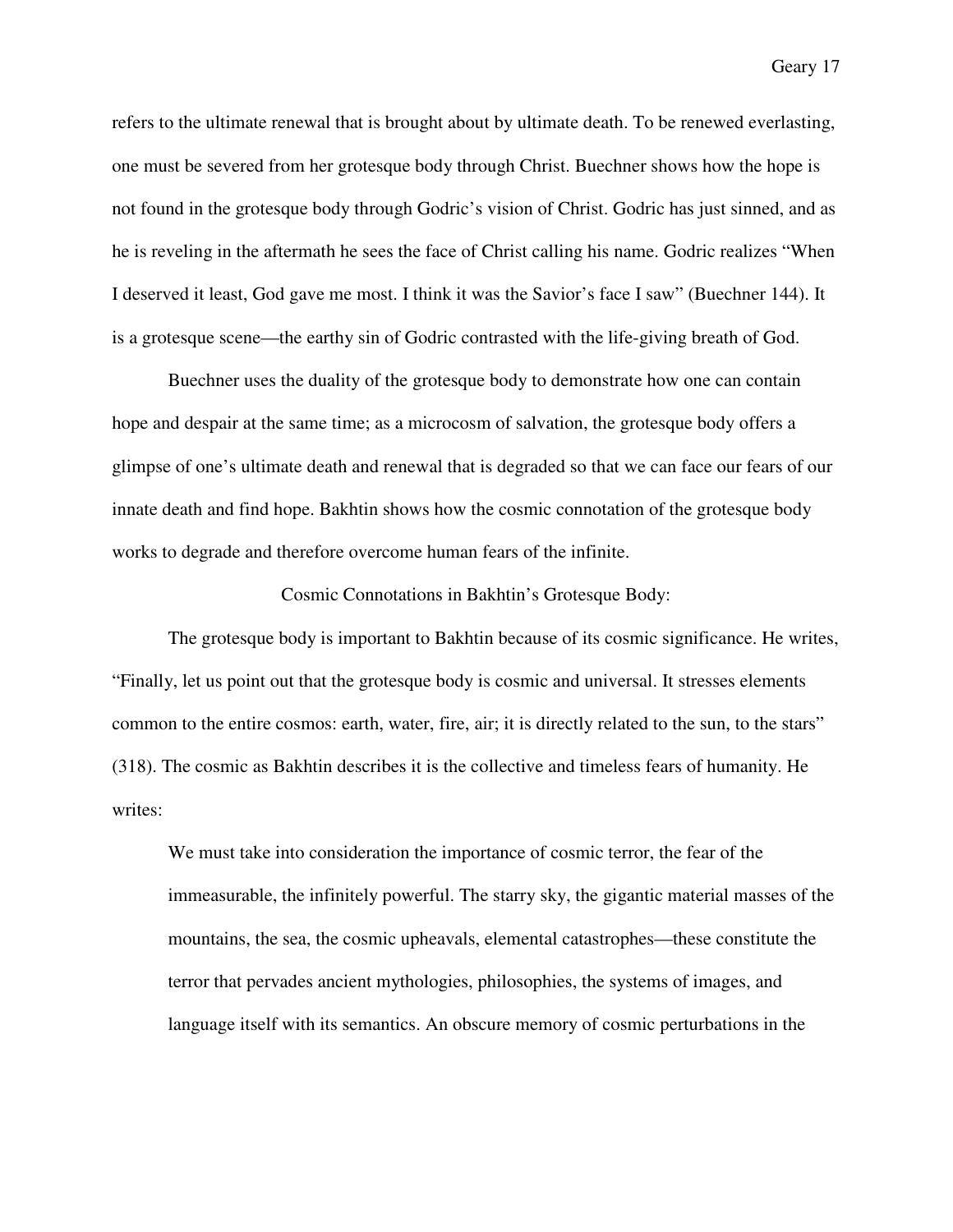distant past and in the dim terror of future catastrophes form the very basis of human thought, speech, and images" (335).

In the grotesque, the cosmic fear is degraded to the material as a way of overcoming the terror through laughter. Bakhtin traces this back to the medieval *moccoli* festival, in which they cried "death to thee," in joyful tones (354). Cosmic images are brought to the lower stratum and mocked. Bakhtin explains it as cosmic catastrophe being represented in the grotesque by becoming "humanized, and transformed into grotesque monsters. Terror is conquered by laughter" (Bakhtin 336). In this way, renewal is achieved by degrading the high to the lower stratum; terror is conquered therefore hope is renewed.

## The Cosmic in *Godric*:

 The river Wear functions as the ultimate grotesque symbol of cosmic fear. As water, it has cosmic significance. The cosmic element is degraded to a river, which is the water that "the earth itself sweats and pours into the sea" (330). The river is therefore comparable to bodily discharge which Bakhtin calls "gay matter, which degrades and relieves at the same time transforming fear into laughter" (335). The cosmic unknown is made tangible by being degraded as a grotesque body. Through this image Buechner offers his solution to searching for redemption in the grotesque world; one can resist the hopelessness that is caused by cosmic terror by looking to the grotesque body of death and renewal.

The Wear represents the cosmic terror of death and the beyond throughout Buechner's novel. Godric's brother drowns in the Wear, and even his mother identifies how it represents timelessness. She says to Godric the Wear "sings that all things pass. He sings that the winter passes. Then comes spring. The old king dies, they crown a new. Pink-cheeked lads and lasses shrivel up like apples on a shelf. There's not a man alive today but time, like Wear, will carry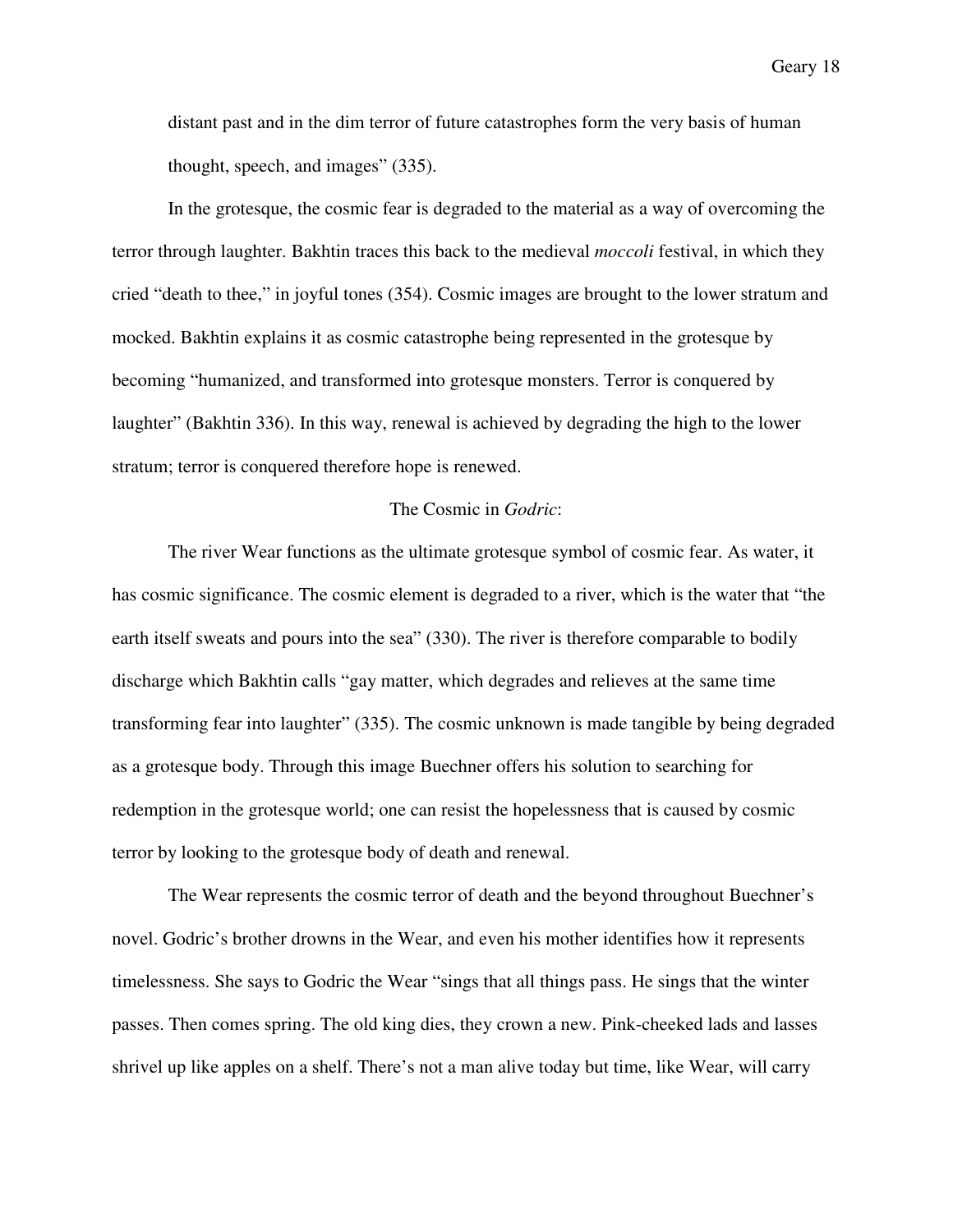him off too" (Buechner 147). The Wear symbolizes movement of life towards the cosmic unknown. However, in grotesque form the cosmic is overcome through its degradation. When Godric tells his mother it is a sad song the Wear sings, she replies that it is not for the Wear chuckles while he sings.

Images of the Wear as a grotesque monster pervade *Godric*. The monk notes "It sucks its teeth. It sings. It hisses like the rain. It roars. It laughs. It claps its hands. Sometimes I think it prays" (Buechner 95). The river takes is the degraded representation of the cosmic that not only represents death but hints at renewed life. In its degradation, the Wear points to the Controller of the cosmic. Godric uses the lowering of the cosmic in the form of the river Wear to renew his hope in the God who became the grotesque body to die and bring renewal. Through the death and renewal of the grotesque body and the degradation of the cosmic terror to the river to Godric is able to confront his fear of death and the unknown, saying "Praise him for all we lose, for all the river of the years bears off. Praise him for stillness in the wake of pain. Praise him for emptiness. As you race to spill into the sea, praise him yourself, Old Wear. Praise him for dying and the peace of death" (Buechner 96). When Godric meditates on the Wear he sees in its cosmic degradation a glimmer of hope; a star of Mary which whispers to the saint "what's lost is nothing next to what's found, and all the death that ever was, set next to life, would scarcely fill a cup" (96).

 The ultimate depiction of this principle is Godric's death, a scene fraught with death and renewal. Godric fouls himself in his death throes, and Perkin must take him to the Wear to wash. Perkin's presence is a reminder to Godric of his renewal. Together, they are able to laugh in the face of cosmic unknown just as they did when hacking out Godric's tomb. Godric describes his transportation to the Wear with Perkin's help as moving like "some ungainly beast"; It is again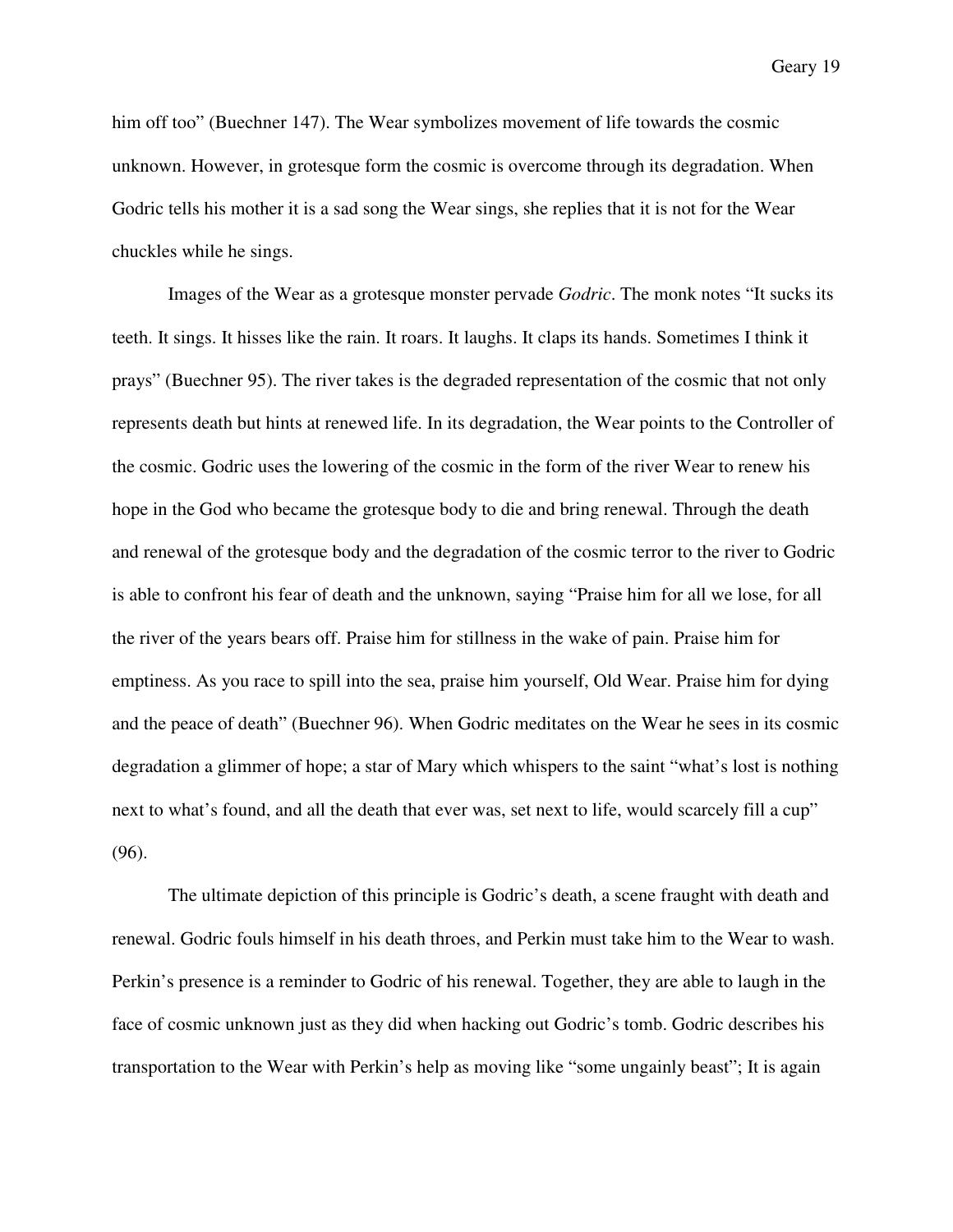the grotesque image of death and reproduction in one. It is the image of renewal, Godric's son Perkin, that initiates the laughter. Then, as Godric is lowered into the river to be cleansed, he hears the Wear laughing as well. He says, "the Wear washes all my foulness off. And all the while, he slaps his rocky things and roars with mirth" (Buechner 170). Godric symbolically faces his death by immersing himself in the symbol of cosmic unknown. Because it is degraded and humanized in the form of a river, and with the aid of his son Perkin—the symbol of Godric's renewal—Godric is able to face his terror through laughter. As he slips away, Godric's last thought is "Wear chuckles somewhere in the night. His flowing cloak is decked with stars" (171), facing again the cosmic nature of the river. Because Godric is able to confront his fear of the unknown by degrading it in the form of the Wear, he is able to join in death's laugh-rattle, and see in the cosmic the ultimate message of "All's lost. All's found" as he bids farewell to the grotesque world (Buechner 171).

 Godric leaves the grotesque world, but only after faithfully enduring it for a century. As the elements of the grotesque in the novel illuminate, the grotesque world is a reality and cannot be dismissed. Buechner critiques the elevated Christian church because they miss the power in the salvation story by brushing over the grotesque authenticity of it. Buechner uses Bakhtin's conception of death and renewal in the grotesque body as a microcosm of the salvation story—a story in which death is necessary for life, where Christ's wounds heal our wounding (Buechner 7). The salvation story belongs in the material world because that is where renewal takes place; Christ died on earth and resurrected us all. Buechner uses the grotesque body of death and renewal as glimmer of hope in our ultimate renewal, one that can be glimpsed in the terrifying cosmic elements that speak of a world outside of the grotesque. By using the human fear of the cosmic, Buechner depicts the broken need of humanity. Godric is able to face the grotesqueness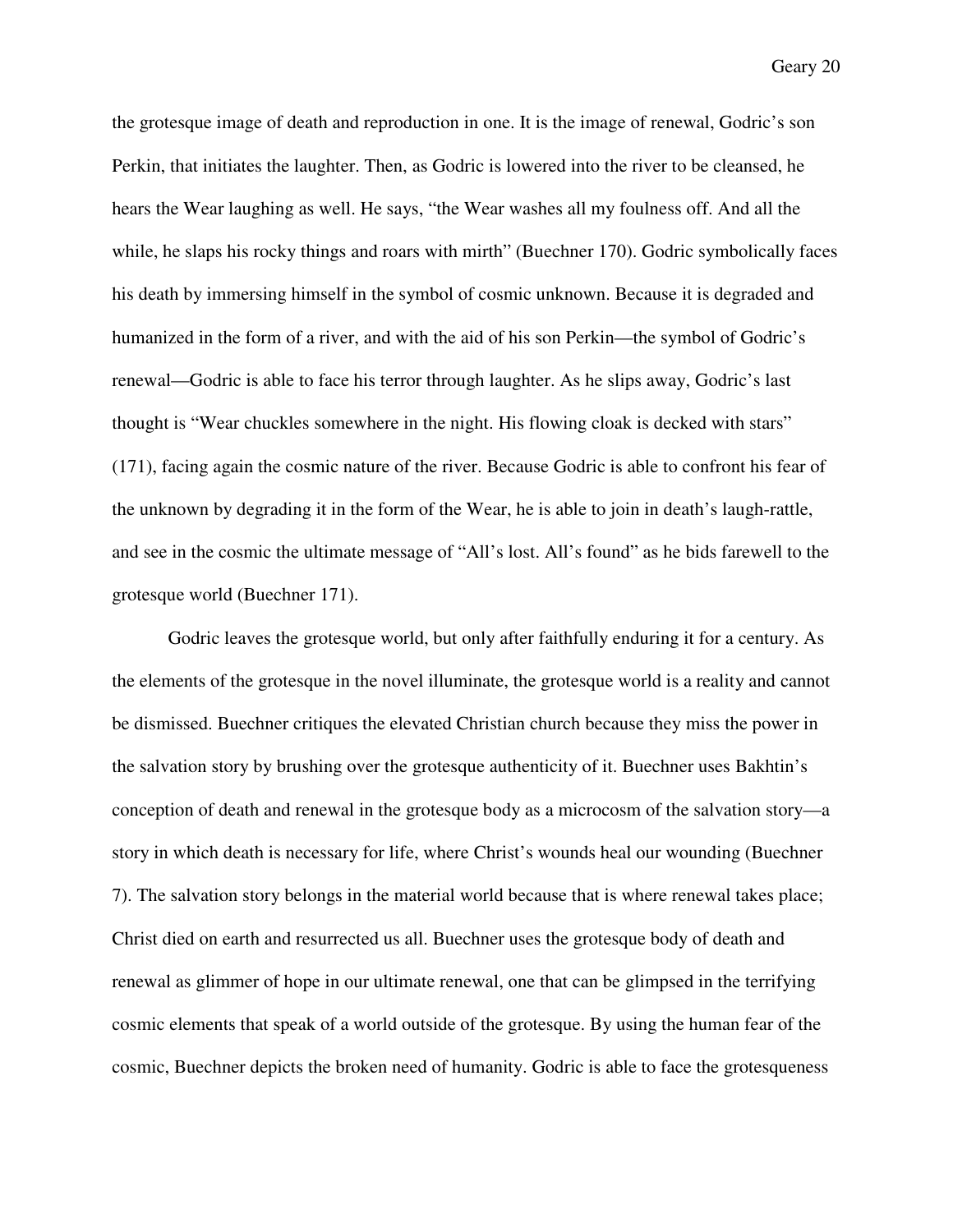and the cosmic fear, and still have hope because one can glimpse renewal in the duality of the grotesque body.